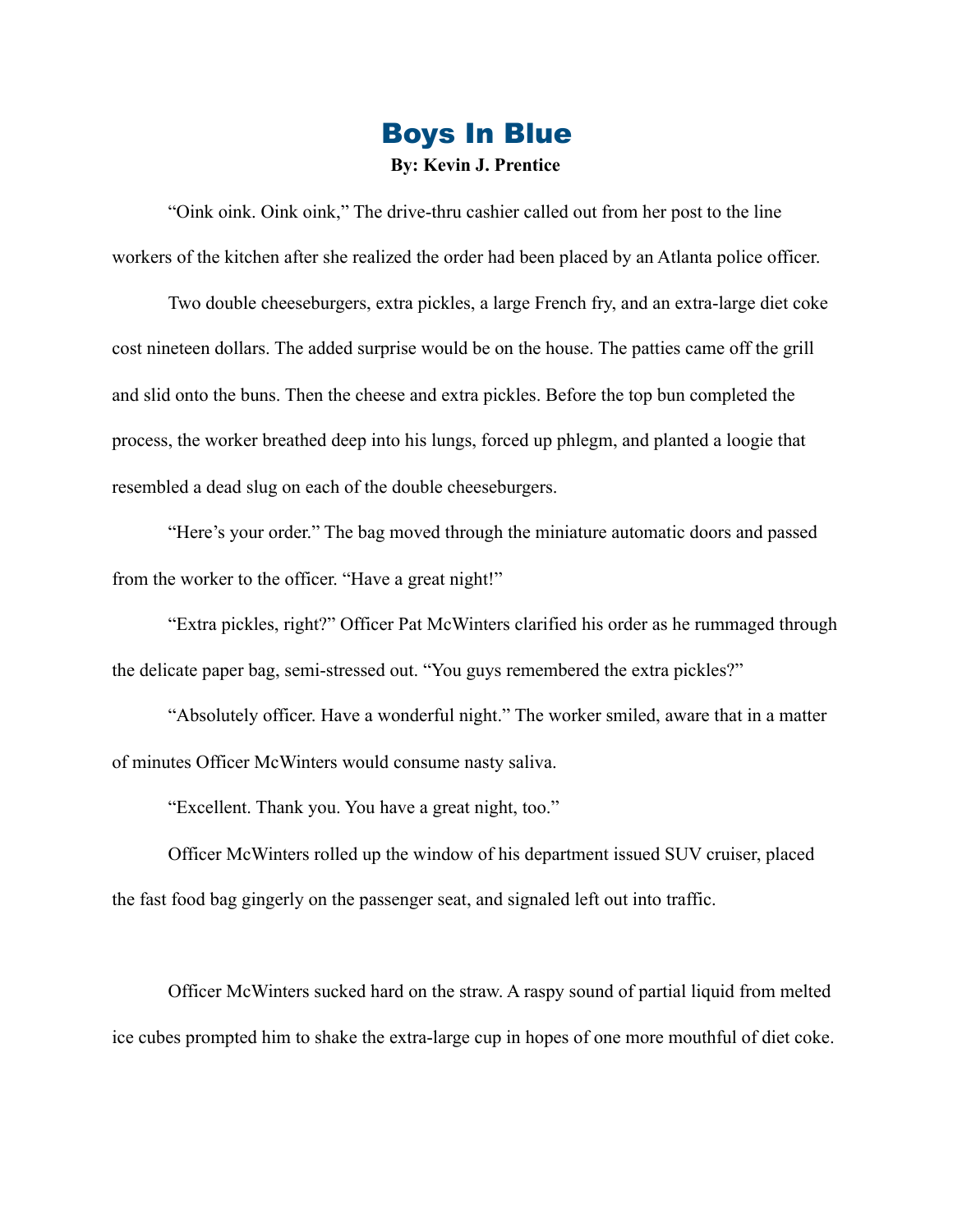Sufficed that he drank every last bit, he wiped the combination of burger grease and diet-coke from his round face with the back of his sleeve.

"Best burgers in town." He said to himself.

 Settled in the driver's seat of his SUV, which sat on the shoulder of Dearborn Ave, a notorious strip for illegal street racers, McWinters scanned the call log on his cruiser's laptop. 3:10 in the morning, and no calls had been placed to his section of downtown Atlanta in over fifty minutes, which meant, more likely than not, the shift would be slow for the young officer.

 He had hoped at the start of his shift to catch a street race in action and make a possible arrest. The idea of an illegal racer taken off the streets by him, even for one night, fueled McWinters' imagination and his delusions of grandeur. Other officers, maybe veteran officers, would approach him with congratulatory pats on the back or extend invitations for post work drinks at The Billy Club, the police hangout. His story of heroism would be relayed to the cute bartender. Who knew, he may be given free drinks or even her phone number with the hopes that she would be taken home by him at the end of the night.

 The idea brought a smile to his face and he slowly drifted further from reality. His eyelids became heavy. Then they closed completely. McWinters could see and smell every detail of his dream. Acceptance from his peers. It had been what he craved his entire life.

 Suddenly, from outside the cruiser, loud engines that could have been mistaken for fighter jets, flew by at break neck speeds. McWinters shot awake. His heart raced. Off in the distance he saw two pairs of tail lights, one red the other neon green, rapidly swallowed by the darkness.

 "Car nineteen to base." He called through the radio, voice cracking and hands trembling from the instant shot of adrenaline.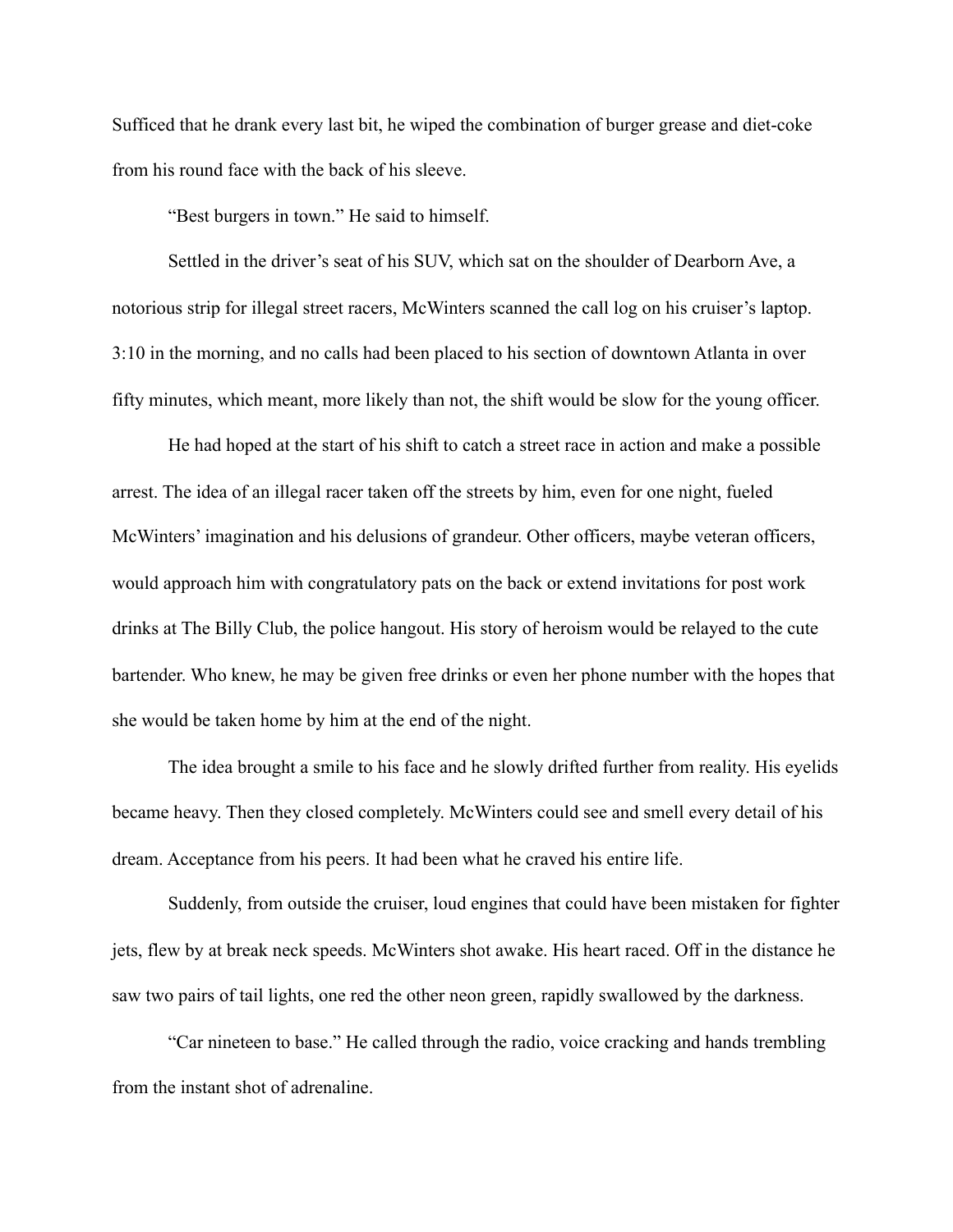"Go ahead car nineteen," The static voice of the dispatcher responded within a moment.

 "Staked out on Deerborn Ave, and just got sight of illegal street racers. Request for back up and initiating pursuit."

"Roger. Back-up requested."

 McWinters dropped his radio. The SUV roared to life. The lights on top blasted out red and blue rays that lit up his immediate surroundings as the siren began to wail.

"Here we go." He said to himself, "Let's fucking get some!"

 Gravel shot out behind the SUV as the back tires spun wildly. McWinters kept his eyes towards his left, the direction the two street racers headed, and pulled out onto the street, never noticing the third street racer.

 The front end of the third racer smashed directly into the side of McWinters' SUV at a rate of ninety miles per hour. The front hood folded like an accordion as the back end lifted into the air and began a summersault over McWinters' cruiser and through a hurricane of its own debris. Glass shattered. The driver catapulted out of the car. Metal doors, engine components, and axles folded easier than out of date newspaper.

 The SUV cruiser split in half. The back portion spun wildly and fell down the hill on the right side of Deerborn Ave, while the front portion, with McWinters still buckled into the driver's seat, rotated and flipped until it came to a rest, upside down, on the left side of the road. Its lights, still operational, flashed and sprawled red and blue rays out across the pavement. All fell silent.

 Then, sirens of the other officers grew louder. The first car upon the scene saw the carnage and called for immediate airlift transport to Piedmont Hospital. As Officer McWinters'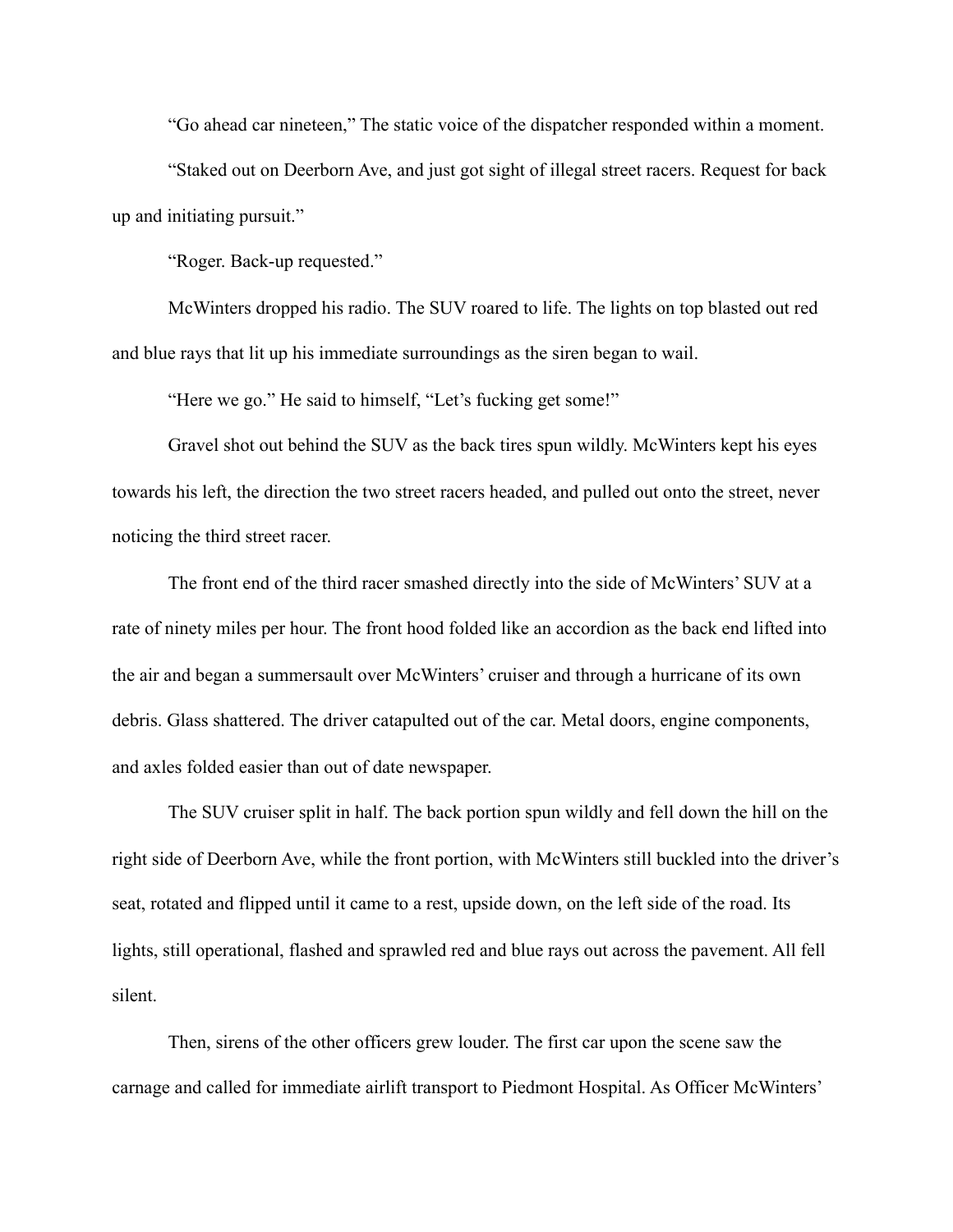bruised and badly broken body flew above the city lights towards the hospital, the other officers on the scene located the body of the third street racer. Almost twenty yards down the road, she had become impaled on a tree branch along the side of Deerborn Avenue.

## **Part Two**

 McWinters found a parking spot in the back of the department lot. He sat with the idling engine for a moment and thought about the previous eighteen months. Each and every one of those days he would wake up and make an effort to get himself back to work, and a sensation of fear, joy, and anxiety now swelled within him.

 He hadn't been the first Atlanta Police officer injured on the job, though he had become the first to sustain those serious level injuries and decline the disability pension, otherwise known as early retirement. The higher-ups in the force could not believe their ears. With a shattered pelvis, two broken legs, a herniated disk, internal bleeding, and brain damage, Pat McWinters made strides to again one day work as an Atlanta Police officer. His day had come.

 The lobby appeared the same. Marble floor with a grey and white pattern, the sign in desk on the right hand side, and the doors to the offices and locker room straight ahead. He made his way through the doors to the side where only law enforcement had access, and the fear and anxiety seemed to instantly lift from his chest. He smelled the burnt coffee and stale food from the kitchen, and heard the same stream of heated emotions from officers talking shop and bullshit.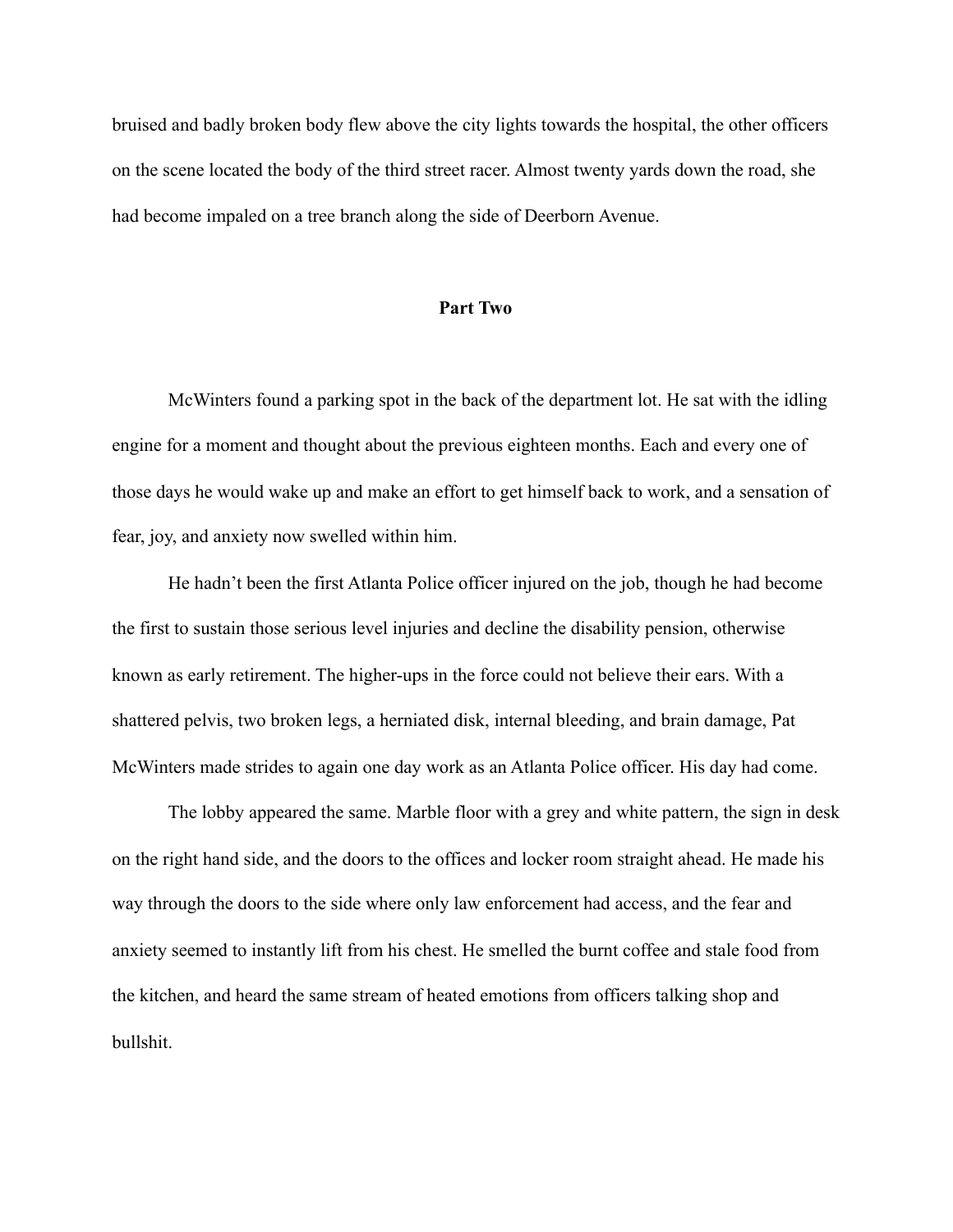The locker room got new lockers. Red stainless steal ones, doubled in size, replaced the old and condensed wooden lockers from before. Number 6034, empty, and McWinters started to fill it with his belongings. His toiletry bag, bath towel, street clothes, and workout gear fit with room to spare. Then he took out his medication.

 Oxycotin, five every twelve hours. Ultram, three every eight hours. Percacet, one every twenty-four hours. The cocktail of prescription pain pills had coursed through his veins since the day he left the hospital. At first they made him see double, hallucinate, and sent him into a warm and sleepy daze. Soon enough the side-effects wore off, and the pills properly sank their hooks into McWinters, making themselves a necessity just for him to get out of bed.

 "McWinters, welcome back," Boomed a deep voice from behind, "I assume you're making the necessary adjustments."

 The voice belonged to Lt. Phants. He had spent twenty-three years in the Atlanta Police department and quickly ascended the ranking system. Known around the city for his benevolent charity work as well as his hard nosed approach corruption within the department, the lieutenant earned the respect of his peers and acknowledgment from his superiors, which had been hard to come by for a man of color in Atlanta's police department.

 "Lieutenant," McWinters, startled, jerked his head over his shoulder before he rose to his feet. "Yes. I feel ready."

 "Good to hear. Though one-hundred percent after a wreck like you encountered seems like a fallacy."

"I am determined, sir."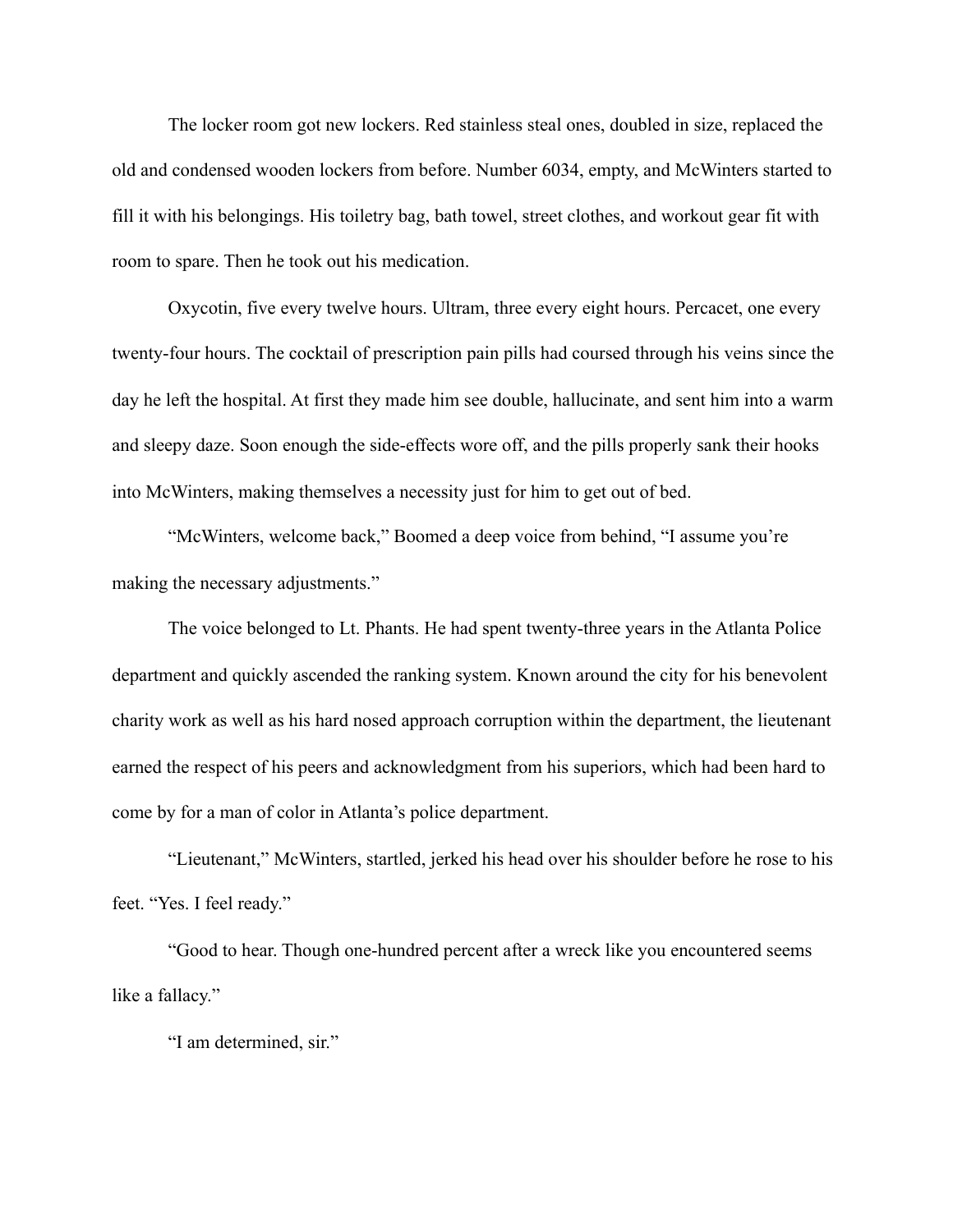"I can see that, officer. That is why you are here today, instead of at home, retired, doing what you want to with the city's pension."

 "This is what I want to do, sir." McWinters attempted to put more conviction into his response as it felt to him that Lt. Phants wondered why he had come back to serve.

 "Right." The lieutenant cleared his throat. The collar of his buttoned up shirt hugged his neck, pinching his skin together. "Let me cut to the chase, McWinters. You're back against all odds, and in the eyes of the top brass, including the mayor, you're a liability."

"Excuse me?" McWinters interrupted, head tilted to the side with confusion.

 "The department got hit hard with the wrongful death suit of that street racer. The city lost over a million dollars from it."

"Sir, with all due respect, they are the ones who broke - ."

 "Let. Me. Finish," Lt.Phants cut in, "I know. Everything has been settled. What we have to deal with now is an officer returning to duty after sustaining near fatal injuries, who in the eyes of the court acted in error while he was healthy."

McWinters' head remained tilted.

"Do you understand?"

"I think…"

 "The mayor thinks you fucked up when you were at your healthiest, and now that you're returning with injuries, he sees you as a liability."

"To what? His next election year?"

 "Don't get smart with me. You bite that tongue or you're on desk duty in traffic sector until you quit or retire." Lt. Phants' eyes narrowed, piercing McWinters. "He makes a valid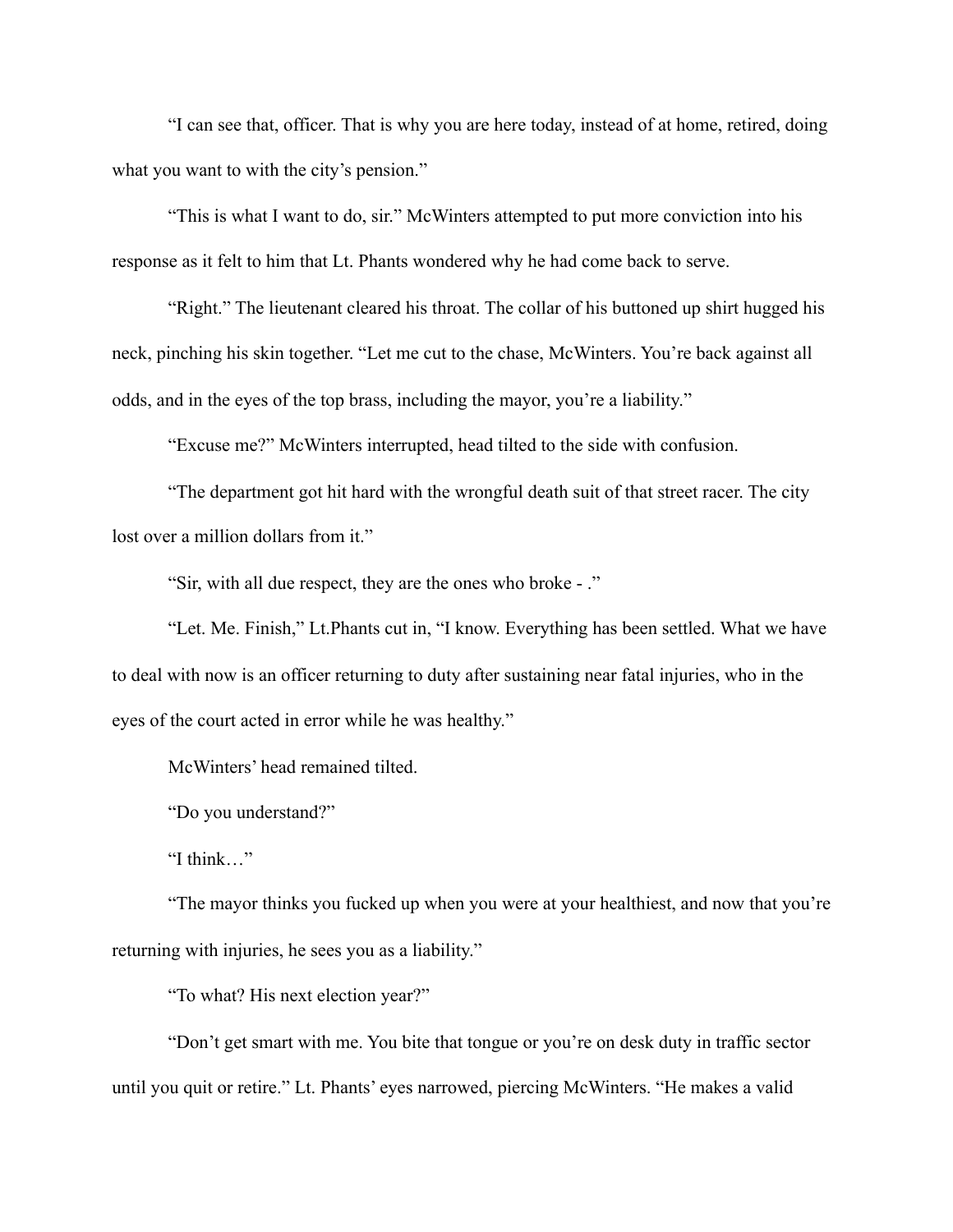point, one that I agree with, but between you and me, yes, of course the next election factored into the decision."

"Sorry."

 "Right." Lt. Phants cleared his throat, attempting to lower his intensity, "Seeing as how I give my officers the benefit of the dount, I am willing to let you back out onto patrol."

McWinters' eyes lit up. He felt as though he could give the lieutenant a hug.

"Thank you, sir."

 "I'm willing to let you back out there under one condition. You are now partnered. No questions. If you refuse, you're on traffic ticket duty. If you accept, and prove yourself capable of not …" The lieutenant searched for a phrase that did not involve the death of an Atlanta citizen, "Lets just say royally fucking everything straight to hell, then we'll see where we stand in one year's time."

 One year. McWinters' heart sank at that notion, but it had been the best news he could have hoped to hear.

 "Does that sound adequate to you, officer?" Lt. Phants pressed McWinters for some type of response.

 "Yes. Absolutely." McWinters responded, suddenly bright-eyed and bushy-tailed. "That will totally work for me."

 "I had the feeling it would. Well, you're partner is in car forty-seven. Officer Zarnota. He's informed me that you two are friendly, and he volunteered to take you on as a partner."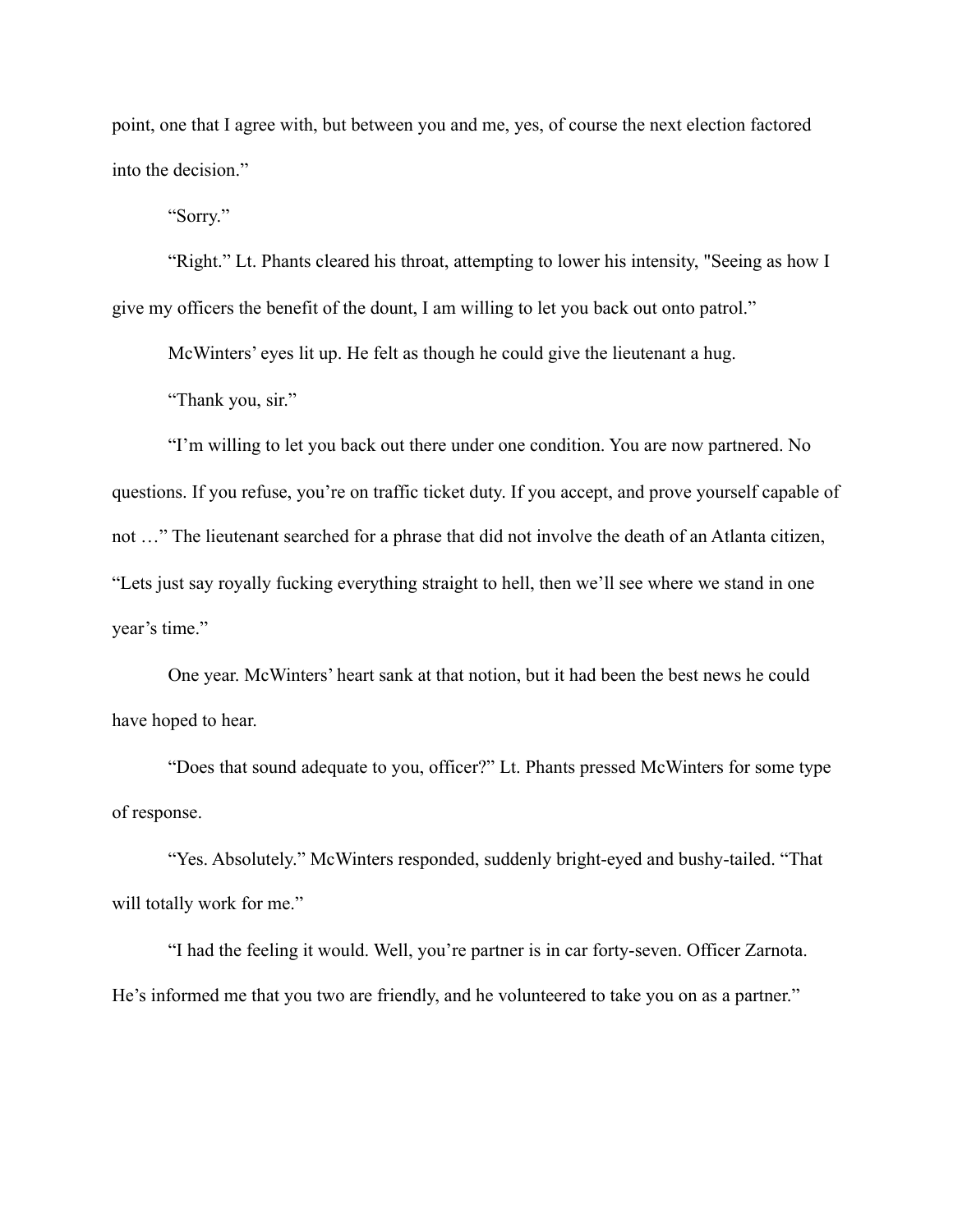McWinters successfully hid his confusion. He knew Zarnota as a bit of a hot head, but he would never call their status a friendship, or even a relationship. McWinters could not recall them saying more than five words to each other. Ever.

 "Excellent." McWinters answered and coughed to clear his throat. "He's an excellent officer."

 "He has his way of doing things, and I agree with him. You two will be a good fit." Lt. Phants glanced up at the red numbers on the digital clock, "Your shift starts in fifteen minutes. Best get yourself together. Zarnota is at the cruiser in the lot."

"Right."

 "Welcome back, McWinters." Lt. Phants extended a hand, but no smile. The two shook and then the lieutenant left the locker room without another word. McWinters looked up at the clock on the locker room wall and read the time, 22:47.

"Shit." He said to himself.

 McWinters marched through the cruiser lot at double time, rapidly recounting everything he needed for the shift and praying he packed it in his duffle bag. Headlights from cruisers, both returning from and embarking on their shifts, crisscrossed each other in a moving pattern, leaving McWinters disoriented. He could not tell which way to go. The bright lights began to make the inner workings of his brain vibrate sporadically, a side effect from his fractured skull. Just as the pain became too much, and he thought he very well may vomit, a voice called out his name.

"McWin'ers." It echoed around the lot. "McWin'ers, get your ass over here."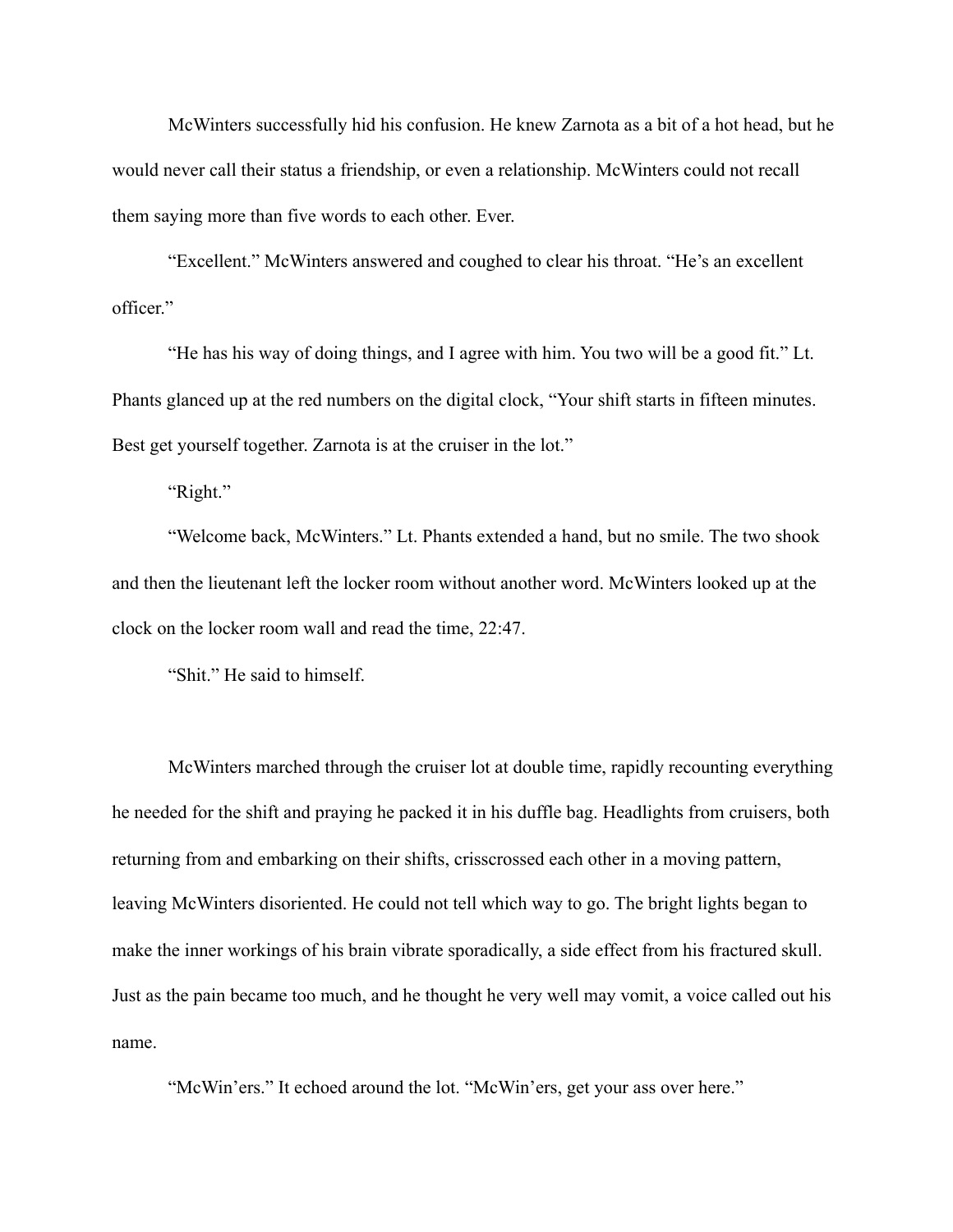It had come from his right, and when he looked over, McWinters saw the dubious face of Officer Zarnota. Hanging out of the driver side window of car forty-seven.

 "Thought I had to send a search party out for you." Zarnota said, his voice stretched thin like an old-time comedian's. "Throw your shit in the back and hop in."

 McWinters played cool. He jogged across the lot to car forty-seven and its open trunk. Before he slammed it down McWinters felt around inside his duffle bag for his prescription bottles, and desperately tried to identify the labels in the dark. The engine roared to life, and Zarnota, perpetually low on patience, gave the horn three quick hits. Flustered, and borderline embarrassed about his poor start, McWinters gave up and jammed the three different bottles into his vest.

 "Welcome to car forty-seven," Zarnota mimicked a game show host as McWinters climbed into the passenger seat, "Where all your hopes and dreams are sure to come true."

 A smile crossed McWinters' face, as some of his nerves evaporated and he sank comfortably into his seat.

"Thank you. Uh, good to be here."

 "That you should young man, that you should. That is real leather you have parked your fat ass on. Don't look now, but those are indeed dual cup holders, which can hold your thrity-two ounce soft drink. Diet-coke, I presume? Pretty fucking fancy if you ask me."

 McWinters felt the sting of the insult and did not know where to look, so he kept his eyes on the floor mats. After a long pause and the heat from Zarnota's death stare, McWinters finally looked up. He noticed Zarnota's protruding chin extended to a point beyond his lips and had a dimple in the center. His brow appeared strong, like it had a packet of gel beneath the skin, and it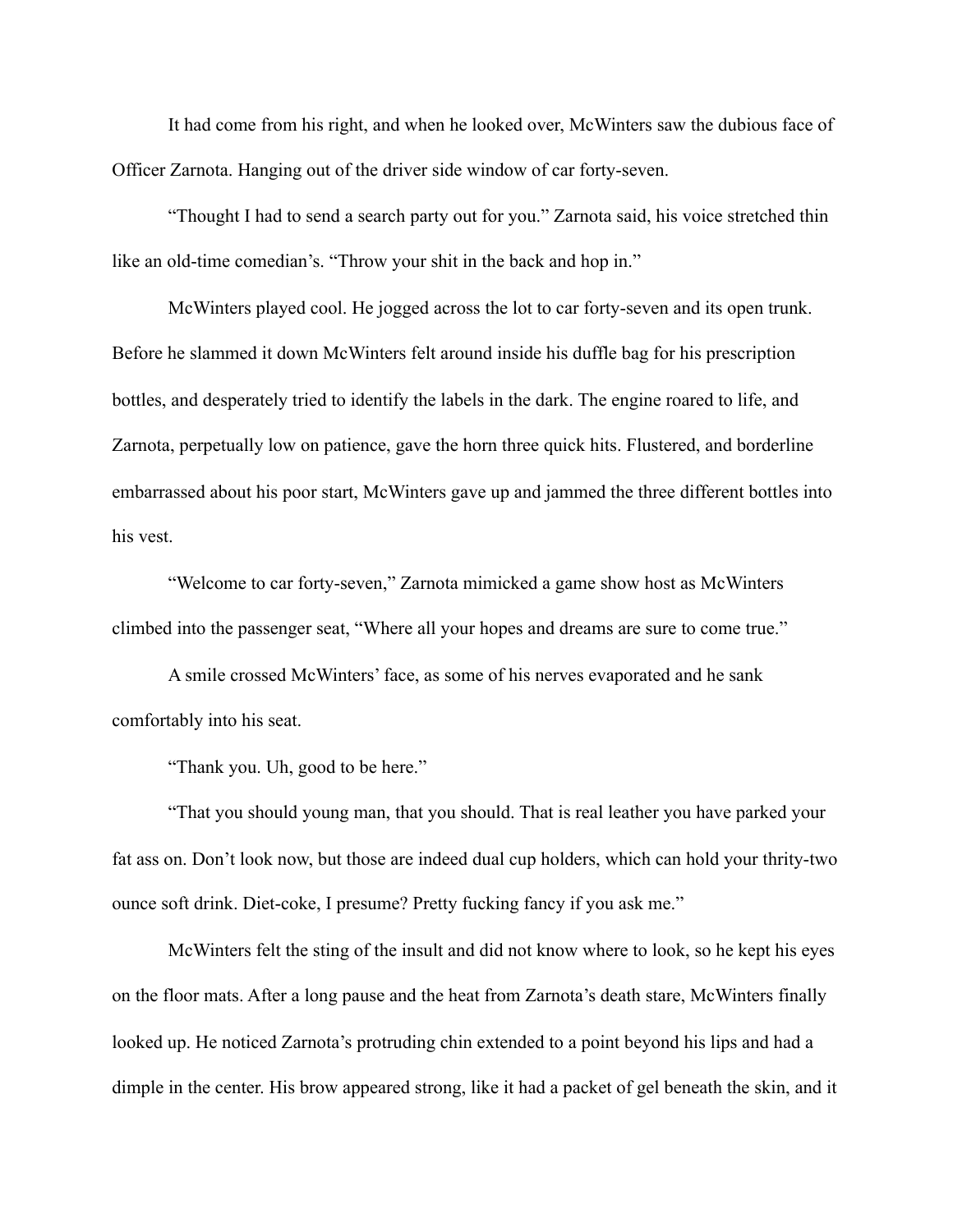made McWinters think of the malleable icepacks kept in the first aid kit. Zarnota kept clean shaven, and his face appeared slick in the darkness.

 "You know I'm fucking with you, right?" The sense of humor left Zarnota's voice, as it became stern and matter of fact. McWinters never appreciated being told how he should feel, but Zarnota's force of will caught him off guard. He nodded. "Right? I mean Jesus Christ, the last thing I fucking need is another fucking pussy as a partner and to take a joke the wrong way and try to write me up. Fucking liberal pussies…" Zarnota trailed off as his gaze diverted towards the windshield. "I want to know what the fuck ever happened to freedom of speech, huh? I made a fucking joke. No harm. No foul. You're fine with it." His eyes once again locked on to McWinters.

 "I…I don't know what to tell you. I mean, snowflakes, what can you do?" McWinters placated his partner.

 "Fucking snowflakes." Zarnota's slow boil seemed to subside at the recognition of camaraderie. "How are you? You feel ok? I heard about your accident. God damn, McWinters you killed a man!"

 "Yeah, I feel, uh, I have my days. I have my meds for those, and it was actually a woman. I…I don't like to talk much about it. Can barely remember it to be honest, but yeah, it has been a long time coming to get back here."

 "A broad drove that car? No wonder she crashed." Zarnota laughed from his gut. The creases around his eyes folded and betrayed his tender age of thirty-two, four years older than McWinters. "No wonder the city got hit so god damn hard with the wrongful death suit. Jesus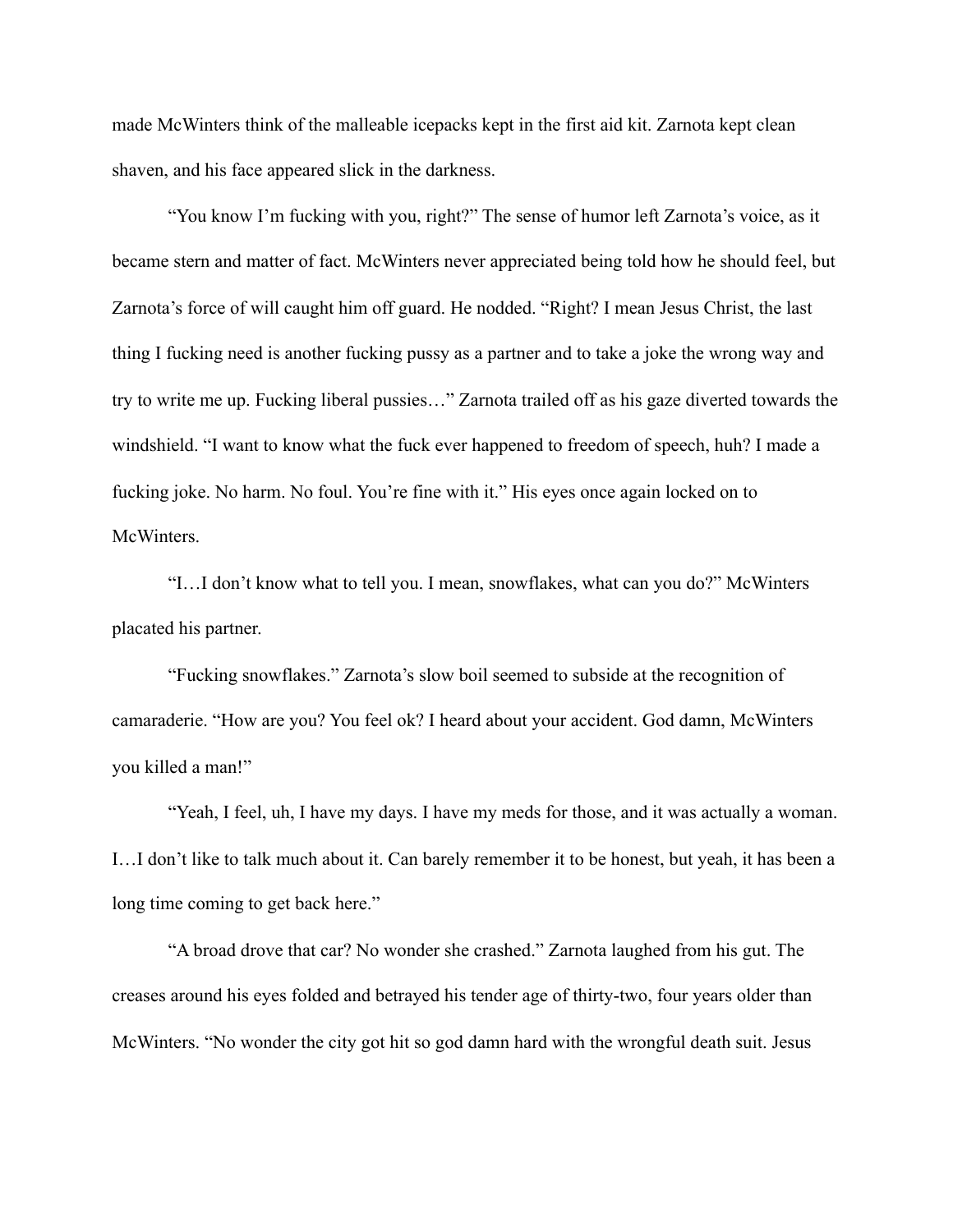Christ, now that's a story worth telling at Billy Club. Alright. You don't want to talk about it, let's drop it and get down to business."

 Zarnota logged onto the laptop on car forty-seven's dashboard. The device buffered, and he began to log the patrol car in for duty. The beep and vibration from the computer caught McWinters' attention, bringing to life buried moments, and for the first time since the night of his accident, he remembered the meal he ate in his cruiser. Double cheeseburgers with extra pickles.

 "Tonight we are patrolling the eastern district bet-," Zarnota began, then stopped short when he noticed McWinters' far away look, "Hey. Eyes up front. Pay attention."

"Right. Sorry. Go ahead."

Zarnota's eyes seemed weary of his new partner, but he pressed on.

 "Tonight we are patrolling between Bryant and East Ferry streets. That is roughly four square miles of nothing but crackheads, whores, and drug dealers." Zarnota stepped on the gas with the car still in neutral. The engine roared. "Lets go crack some fucking skulls."

 Car forty-seven dropped into Drive, darting out of its spot, across the lot, and turning right with out slowing down. McWinters, who still felt like an out-of-tune orchestra wrapped on from within his cerebellum, gripped the door handle for a semblance of stability, while a single thought crossed his mind, 'At least it's not desk duty'.

 Nothing good happens after midnight, and so the first hour of Zarnota and McWinters' shift passed without major conflict. They had come across a group of high schoolers in Jackson Park on a school night, but the cruiser's high beam spotlight and a menacing threat from Zarnota scared them off.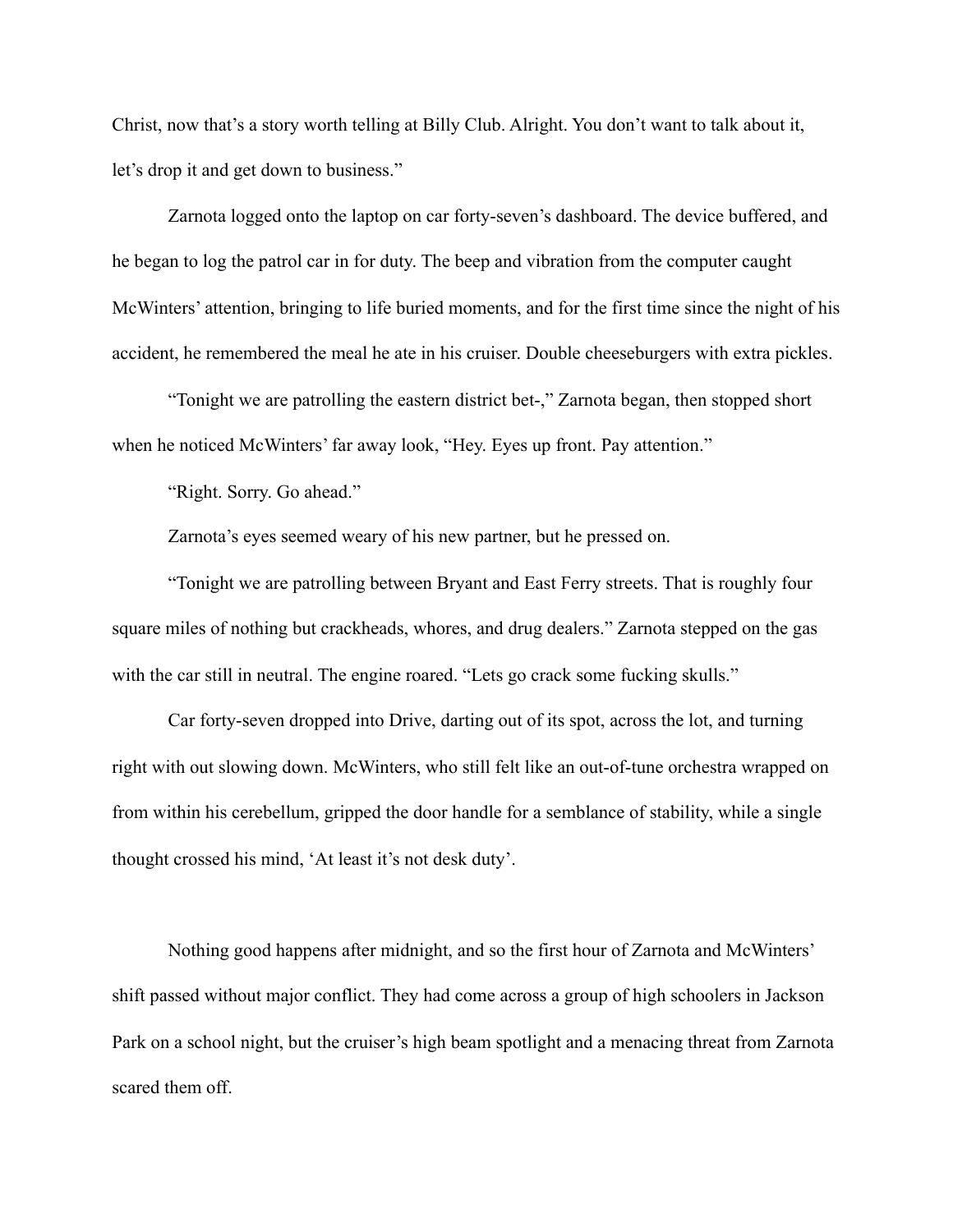"Dumb fuckin' niggers," Zarnota scoffed, "Hope they can shoot a three pointer or else they're never getting out of the ghetto." He turned the cruiser slowly onto Withering Ave. "Odds every kid in that group won't live to see twenty-one, or if they do it'll be from the inside of a cell."

 "Maybe they're good at school. They can get an education and make their way." McWinters spoke up.

 The underlying racism and disdain for the city's youth from Zarnota made McWinters' stomach feel sick, which seemed to exacerbate the pain from within his head. Every other minute McWinters would glance at the clock in hopes that it would be time for his medication, but like sand in an hour glass, time trickled on.

 "They're out in the park on a Thursday night, drinking, smoking, beating up on each other, and you think they're good at school? My asshole can do long division better than those little turds. Shit. Get your head out of your fucking ass McWinters."

 McWinters agreed just so Zarnota would stop his tirade. A small nod of his head and shrug of his shoulders sent the message of understanding needed to halt the hate speech.

"We're in downtown Atlanta. Not Beverly Hills."

 Car forty-seven continued down Withering Ave at fifteen miles per hour. The spot light on the front of the car lit up the broken down and abandon houses, each with a different combination of busted out windows, boarded up doors, and indiscriminate graffiti.

 "Look out there, McWin'ers." Zarnota implored, "This is where those kids come from. Have you ever been inside one of those houses?"

McWinters shook his head 'No'.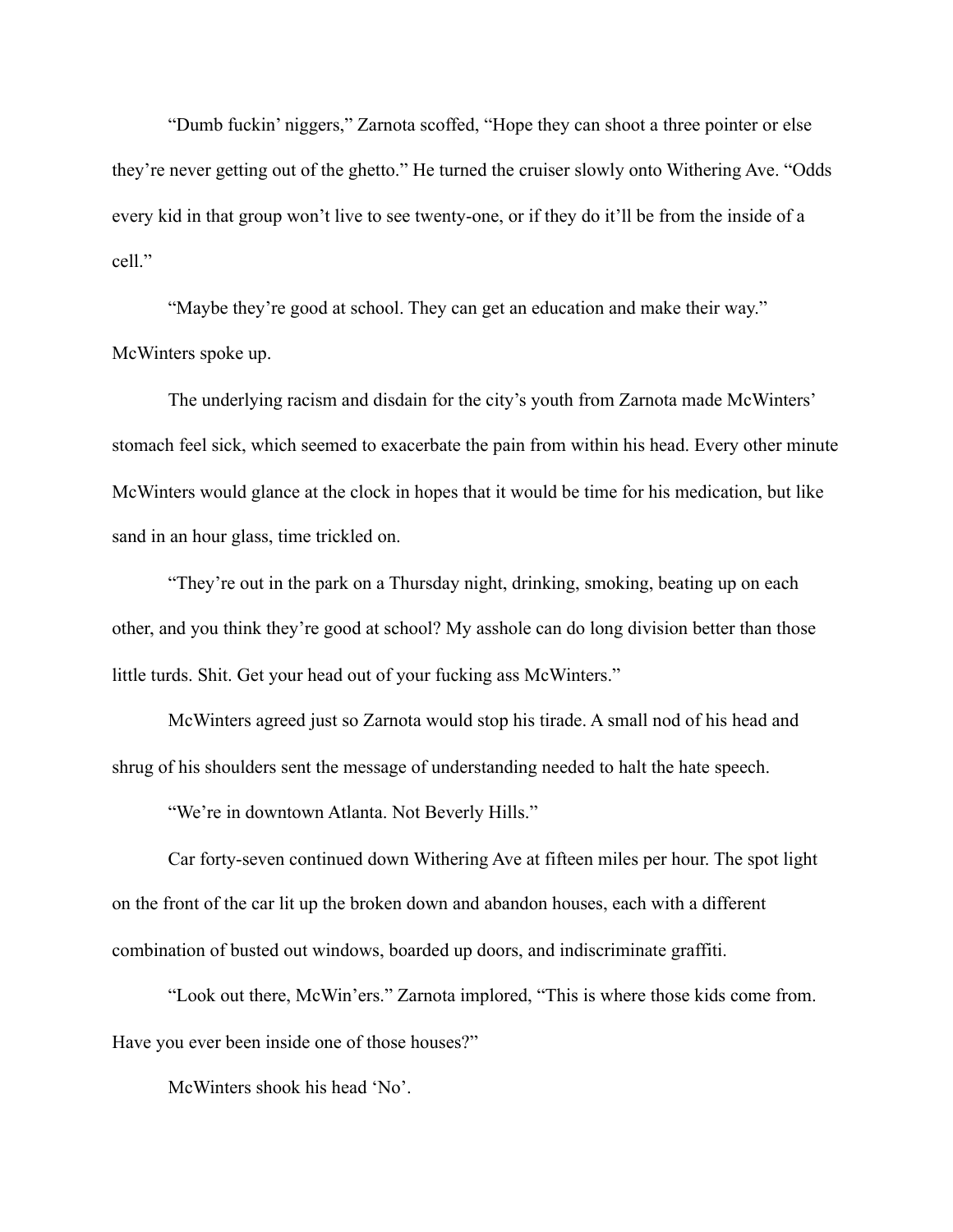"Consider yourself lucky. Human depravity at the highest level goes on in there. Fiends on the hunt for their next fix, whores willing to suck the heroin out of a dealers dick, and dead bodies. O.d. and murder victims are dumped there because they know police will literally do anything to avoid going into one got those houses."

 The imagery conjured up by Zarnota filled McWinters' stomach with steamy bile. He looked at the clock with a more strained sense of desperation, but twenty-eight minutes remained before he could take is next pill. Globs of sweat formed on his forehead and even more accumulated under his arms. McWinters' breath slowly decreased in length. In a instant, McWinters' door flung open and vomit shot out onto the street in a strong stream like a water pump.

"Holy shit!" Zarnota exclaimed, "Welcome back to the fucking job, McWin'ers!"

The car stopped. McWinters collected himself, shut the door, and apologized to Zarnota.

 "No need. This place will do that to the lame of heart. C'mon. Let's get an early lunch. You need to put the protein you lost back in you. I know the best place for breakfast sandwiches."

 "Everything is in the bag, right?" Zarnota shot a look of accusation towards the late twenty-something who had been placed on overnight manager duty.

 "Two egg and bacon breakfast sandwiches, extra cheese on one and pickles on the other." The manager responded, semi-offended. "Check for yourself if you don't believe me."

"Don't get fucking smart with me." Zarnota snapped.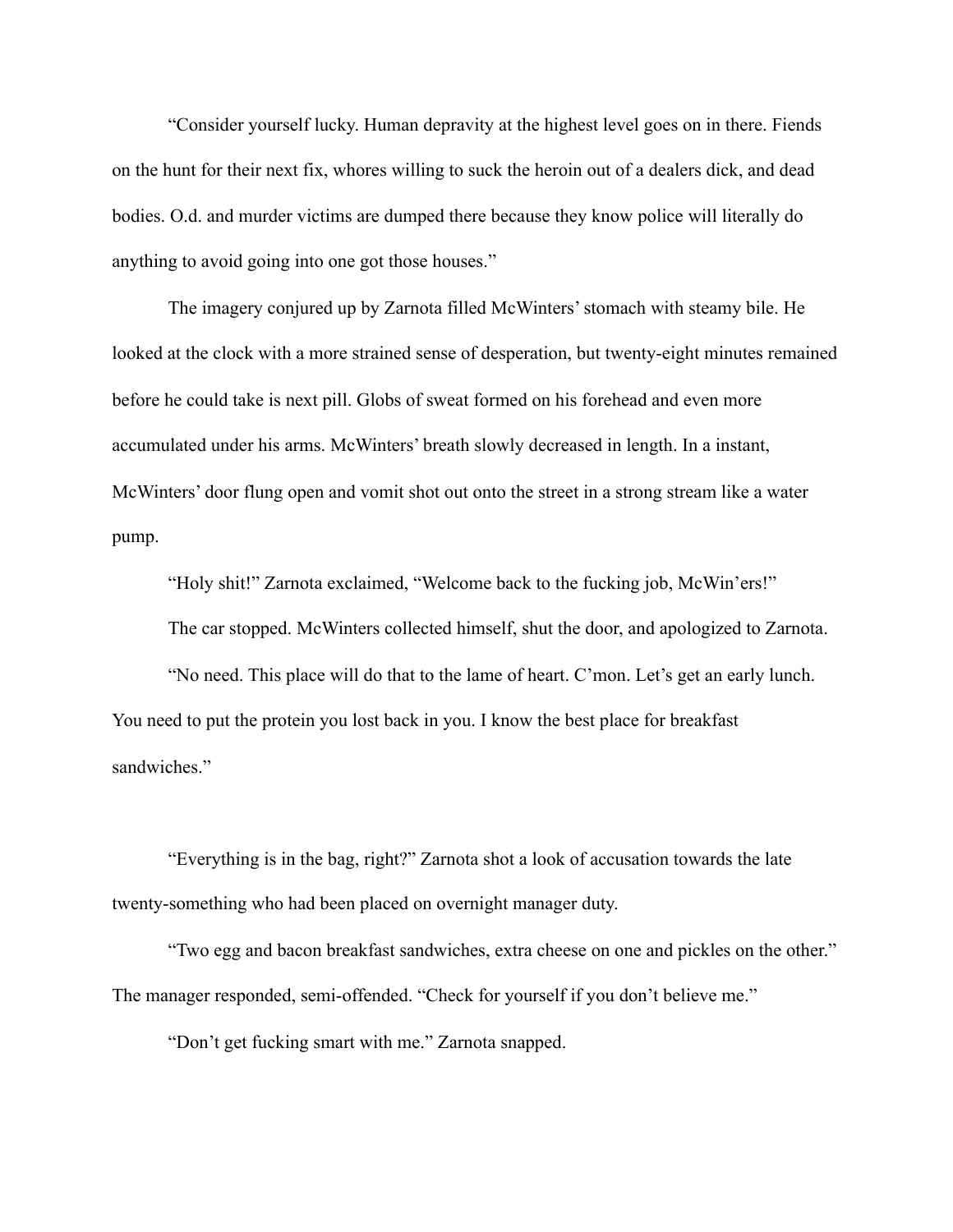The manager recoiled at the verbal assault. "Total comes to \$18.45." His voice more sheepish.

 "No. That's wrong." Zarnota stated. The manager double-checked the register, tilted his head, and wandered through confusion.

 "How about this," Zarnota continued, "These are on the house with my police discount, and I won't tip off my friend about the wetbacks you got running the dishwasher back there."

 Zarnota pointed back towards the kitchen, where Spanish music soared from a transistor radio, and immigrants willing to work for their living dunked dirty dishes into sinks of hot soapy water.

"I…I don't do the hiring." The overnight manager bartered.

 "Even so, an INS raid on your watch won't look good in the owners eyes, will it?" Zarnota laid out the worst case scenario. A grim look on his face locked into the young manager's eyes until the bag slid across the counter. "You're doing your civic duty, kid."

 Zarnota grabbed the paper bag off the counter, strutted past the green suede booths, and out of the front door as the bells on the entrance clattered over his head.

 Inside car forty-seven, McWinters encountered a struggle of his own. He placed an oxycontin pill in his mouth, then poured in a thimble's worth of water from his bottle. With his head tilted back he attempted to swallow, but the water and the slowly deteriorated pill got spit back up onto his uniform.

 "Got lunch." Zarnota declared as he climbed back into the driver's seat, "Or breakfast, which ever you prefer. Extra pickles on a breakfast sandwich, you sick fuck." He handed the hot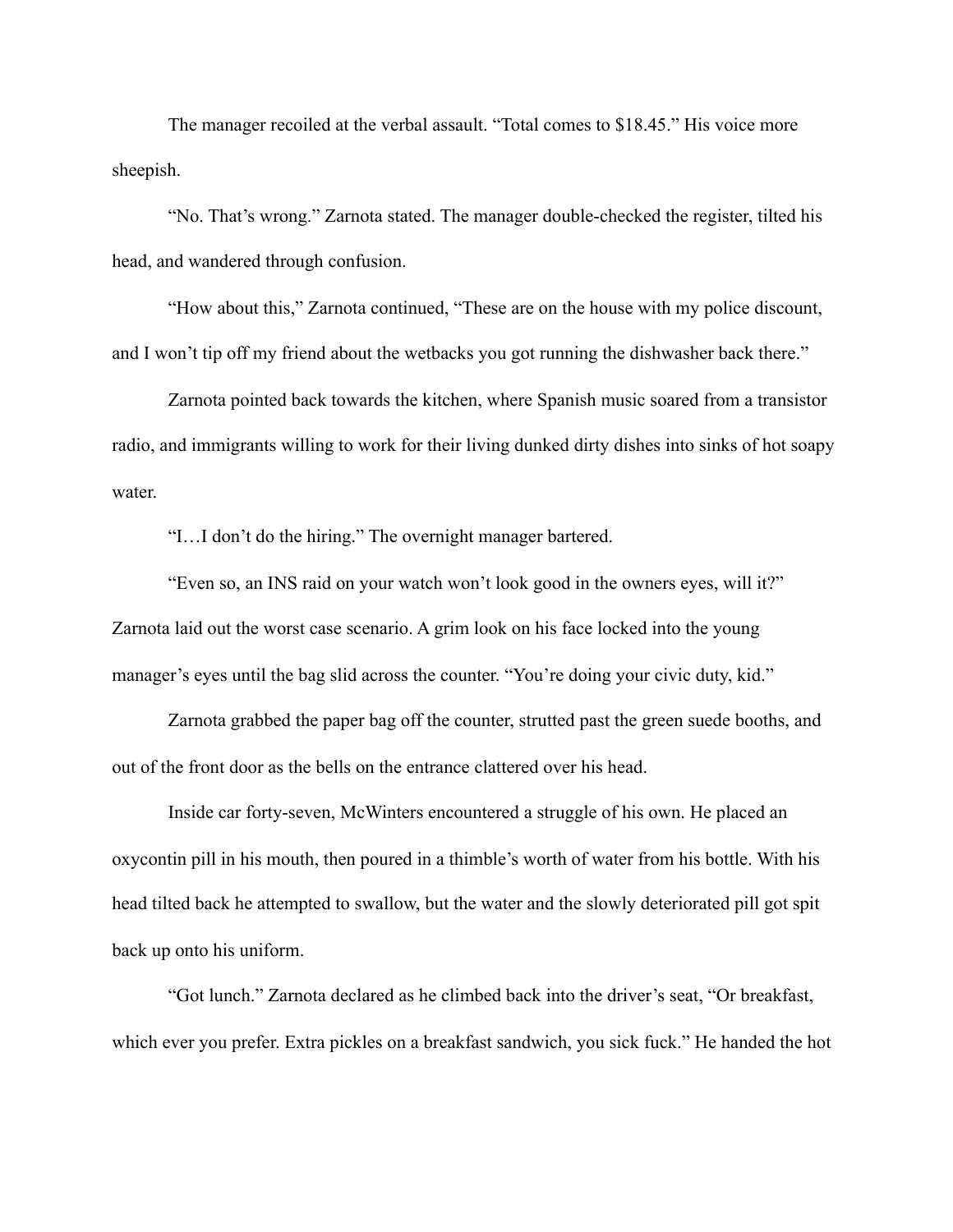tinfoil mass towards McWinters, "Jesus Christ, McWinters, did you forget how to drink water while I was in there?"

 "No," McWinters took the sandwich, "Its my injury. Brain damage makes it tough, almost near impossible to swallow sometimes. Which is great since the docs gave me pain pills that I NEED to swallow." McWinters sounded defeated. "I ate nothing but smoothies and protein shakes for the first six months." McWinters readied himself for another attempt. "If I see the words 'muscle milk' one more time I'll bow my head off."

 "Slow down, now." Zarnota attempted to ease the situation. "Just so we're clear I'm not going to mama-bird your food for you. You know, chew it up and spit it in your mouth."

 A genuine laugh emerged from McWinters' gut for the first time in months. "No, thats ok. Im in more pain than I am hungry to be honest, and I can't get this god damn pill down."

 The timber of McWinters' voice raised at the end of his sentence, and Zarnota picked up on his partner's desperation. Luckily, he had an idea.

 "Alright, McWinters, take out your notebook, 'cuz I'm about to take you to school. Give me your pills."

 On the dashboard of car forty-seven, beneath the pink neon light of *Diaz's Diner*'s sign, Zarnota put three oxycontin pills under a napkin then proceeded to crush them with his walkietalkie. When he removed the napkin, a coarse powder had replaced the solid pills. It had been a street level junkie magic trick performed by a boy in blue. Zarnota licked the tip of his index finger, rolled it in the center of the powder, and then rubbed his finger along his gums. He urged McWinters to follow suit, and when the injured officer rubbed the powder along his gums he discovered it to be more potent than ingesting the pill. The powder soon disappeared from the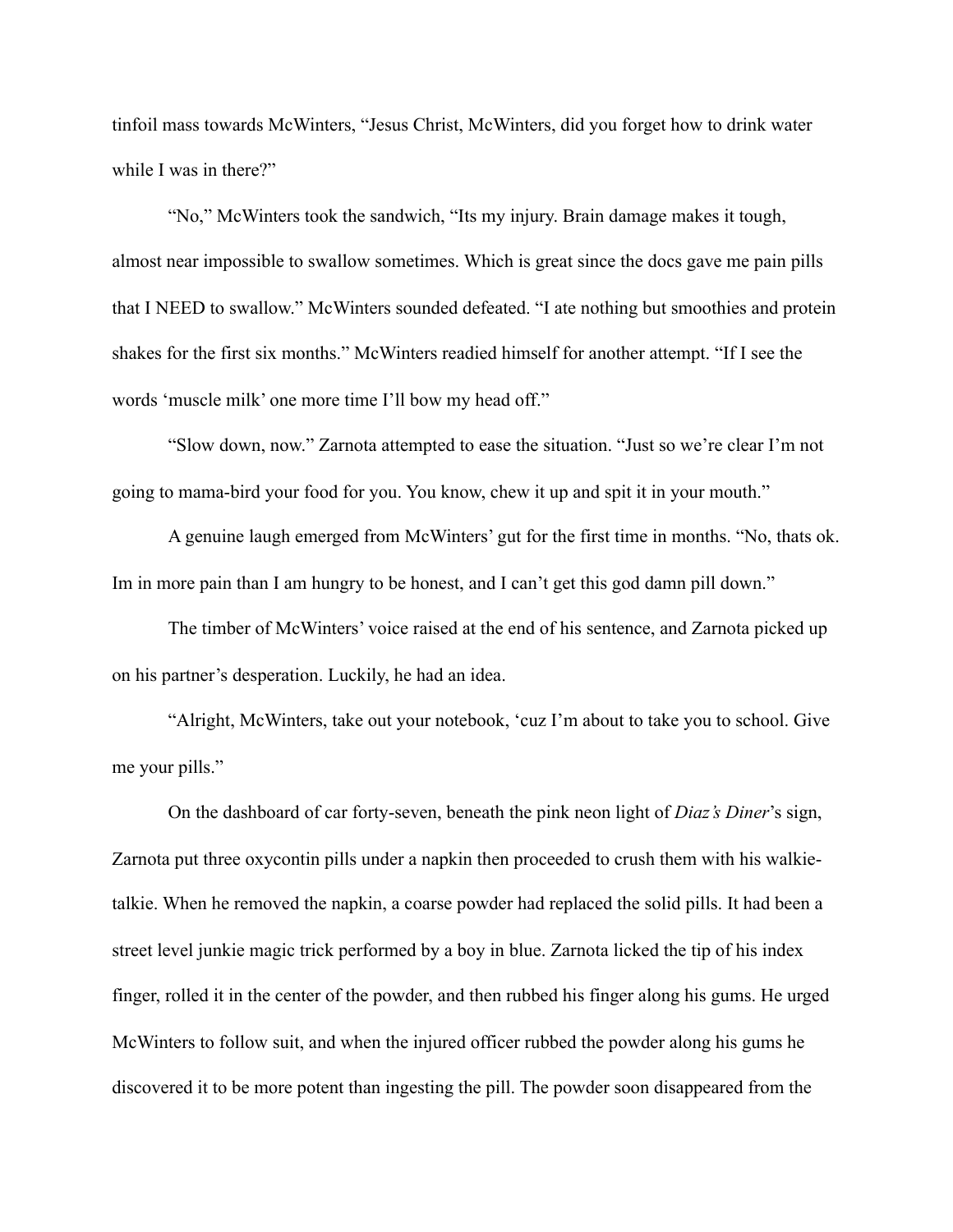dashboard, and feeling buoyant and intoxicated, the boys in blue ventured back out to protect and serve.

## **PART THREE**

 One week back at full duty had taken more of a toll on his body than McWinter's had expected. His slipped disk and damaged vertebrae kept him awake each night, which made the pain doubly worse for his shift. To compensate he upped his dosage of pain pills, crushing them how Zarnota taught him, but his supply quickly dwindle. Officer Zarnota had noticed.

"McWin'er's," Zarnota called from the opposite end of the cruiser lot, "Over here today."

 Zarnota stood in front of a late model, grey, Crown Victorian unmarked police car. A grin he could not help to hide bunched up his right cheek and formed a dimple that made many women swoon. Cocky and self-assured.

"What happened to car forty-seven?" McWinter's asked.

"I put in a request and got the unmarked cruiser for an undisclosed length of time."

 "We're doing under-cover work?" McWinter's heart raced at the idea, unsure what to expect from his increasingly cavalier partner.

"Something like that, yeah. I have a plan to help you out with your situation."

McWinter's gave a confused look.

"Just put your shit in the back. I'll explain as we go." Zarnota ordered.

 The trunk popped open for McWinters, who dropped in his duffle bag and purposefully left his pain pills stowed inside. His throat ran dry. Before he slammed the trunk down and began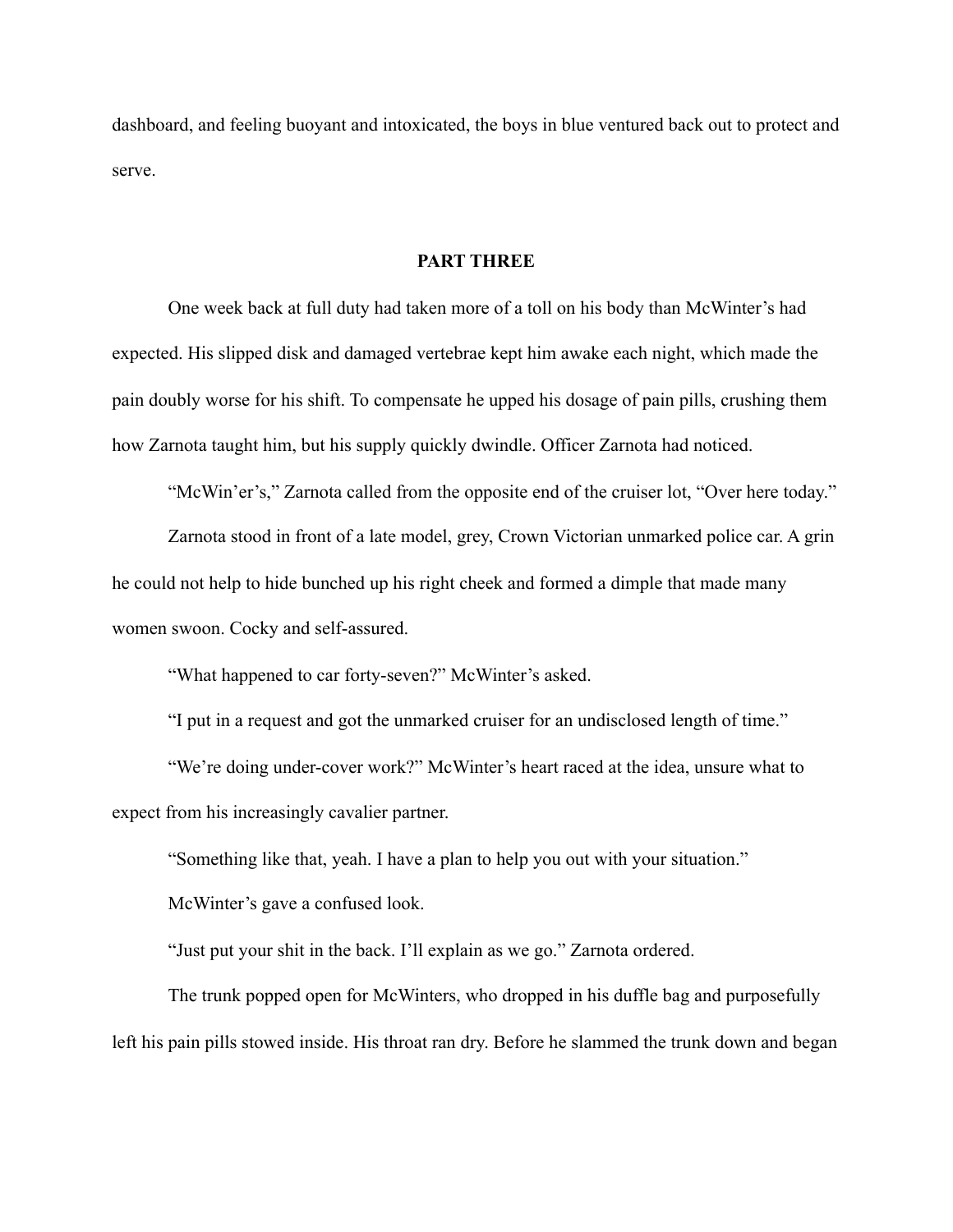his shift, he whispered a small prayer for safety, something he had not done since his first shift of active duty.

 For the first portion of their shift Zarnota and McWinters patrolled B-District, their normal route, and encountered little disturbance. Still, Zarnota had not explained his plan, only insisted that it'd be easier to show McWinters. Eventually, the time had come.

 The unmarked Crown Vic turned onto Withering Ave, immediately slowed to a snails pace, and Zarnota turned off the headlights. It stopped on the south end at the corner of Withering Ave and East Pressing. On the other side of East Pressing loomed the vast and ominous Jefferson Park. A sick sensation coursed through McWinters' gut, and he convinced himself that it stemmed from nerves.

"Jefferson Park." McWinters stated matter of factly once Zarnota killed the engine.

 "Look out in the park. See that young kid with his jacket hanging off his shoulders and around his elbows. That kid is a dealer. Oxy. Benzos. Heroin."

"Thats his sign for holding?"

"Exactly."

"So we're going to take him down? You want to steak out a buy?"

"You're almost there," Zarnota responded, almost giddy, "So the problem you're having with the prescription of oxy's, the doctor won't refill for you,"

"Yeah,"

 "I'm here to tell you the doctor can go fuck himself. He can go fuck himself for not helping out a boy in blue who puts his life on the line day in and day out while the doc wears a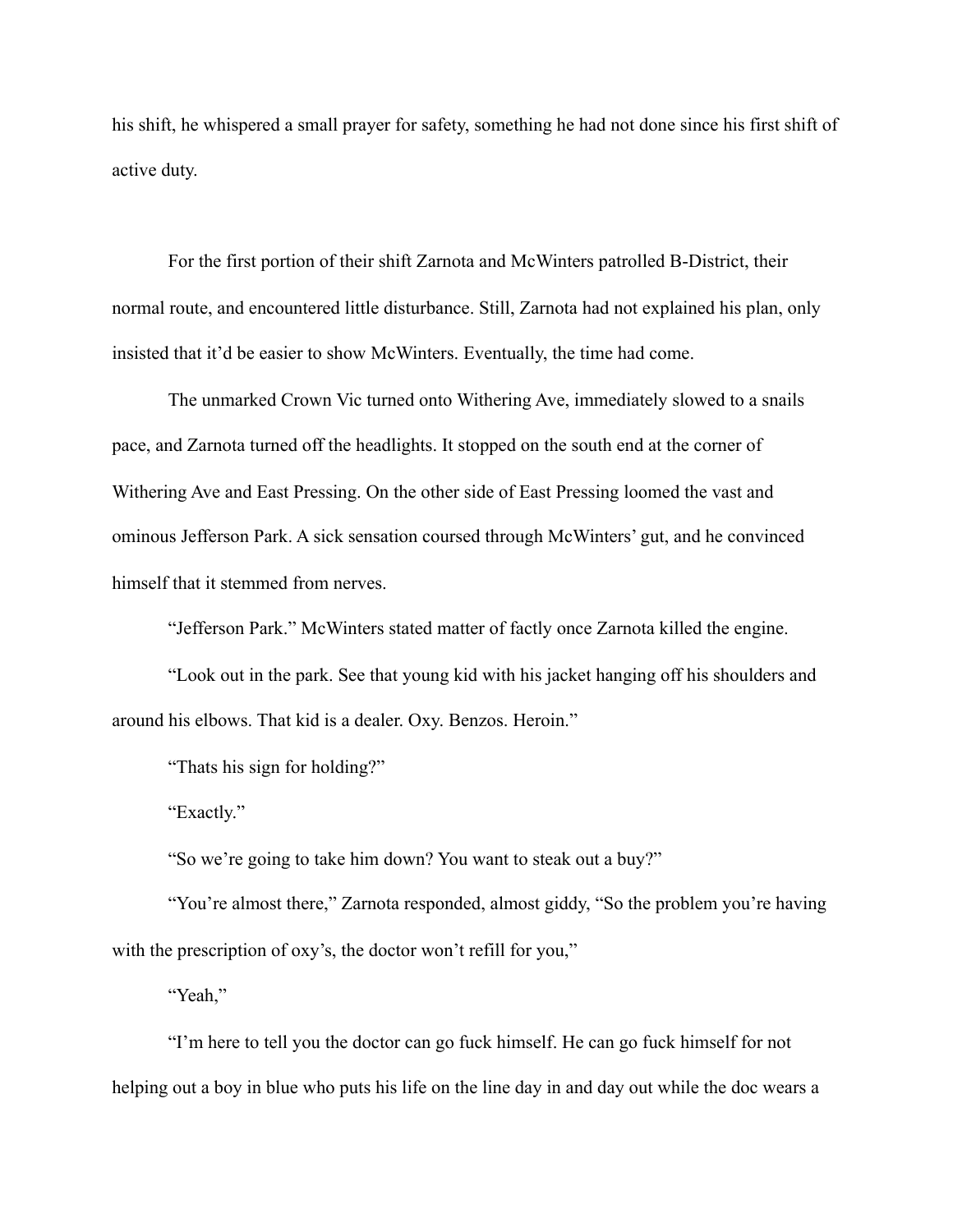lab coat and looks at women's coochies all day. Fucking perv. We don't need that mother fucker to get your pills."

 The confused look once again returned to McWinters face. A small part of him grasped the intention of Zarnota's plan, but the larger portion of his being prayed for it to not be the case.

 "I…I can't stick up a drug dealer, I…" McWinters' voice fell into itself, cracked, and barely rose above a whisper.

 "Stick him up?!" Zarnota flashed his impervious grin at the thought, "Hell no we're not going to stick him up. Do I look like I'm fucking insane?"

 McWinters' desperately wished no repercussions would follow if he answered that rhetorical question truthfully.

 "He's definitely got a piece on him and ready to use it," Zarnota explained the danger of robbing a drug dealer, "No, a stick-up is too risky. We're going fishing."

"Fishing?"

 "We steak out the dealer. We sit here and we wait." Zarnota's took a deep breath, settling into a meditative stare.

 "Wait for what exactly?" McWinters treaded carefully, not fully sure if he wanted to know anymore of Zarnota's plan.

 "We wait until our boy out there makes a deal." He turned to look at McWinters, who through the shadows of the night saw the dead look in Zarnota's eyes.

 Coldly, Zarnota elaborated, "We wait until he makes a deal to someone who has a lot to lose."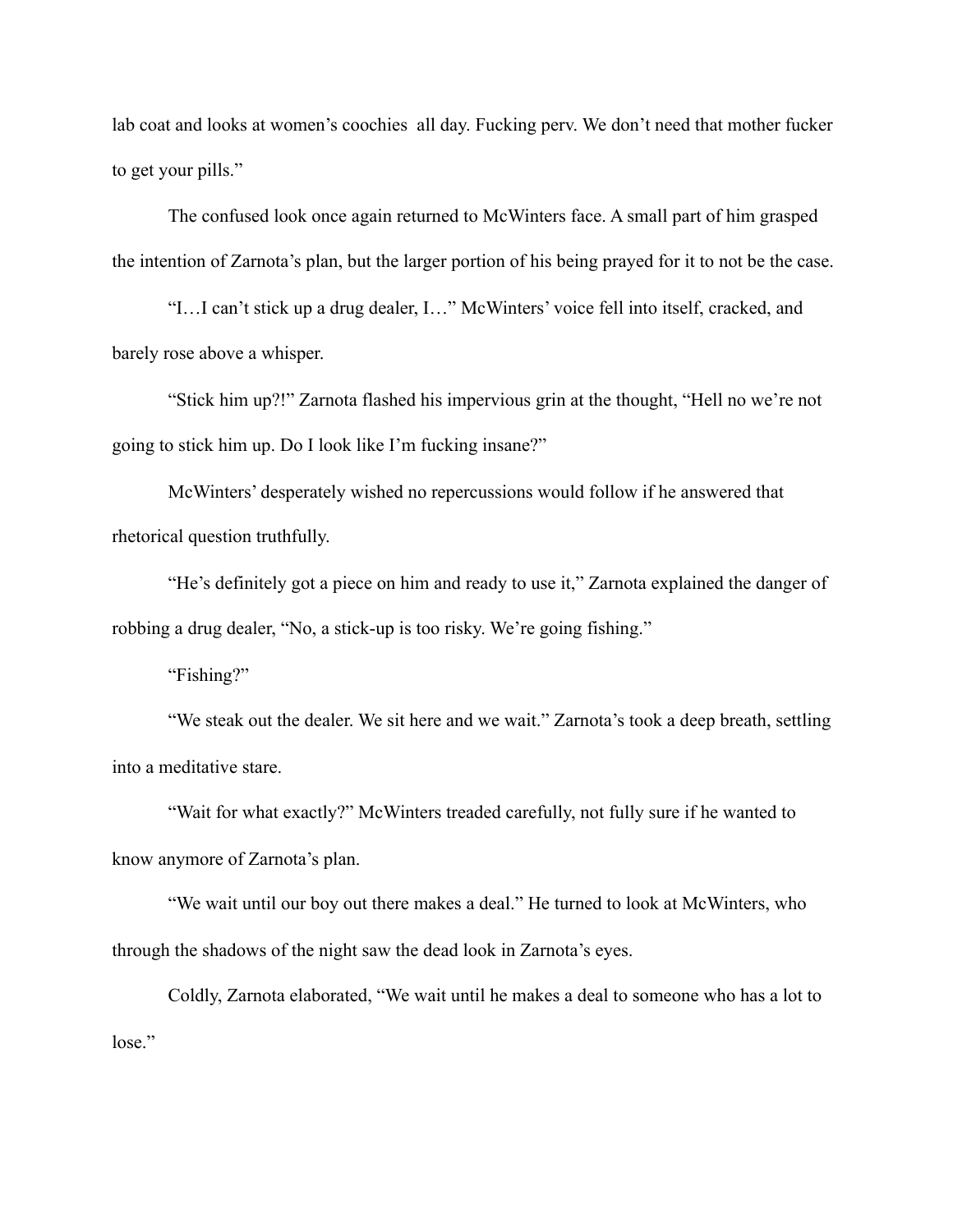Time slowed to a crawl inside the Crown Vic for McWinters. The pain in his back and neck flared up from the stress of the situation, and he could barely concentrate. Twice Zarnota asked him if he took his oxycontin bottle out of the bag in the trunk. After the second answer of 'No', Zarnota apologized and again explained that it would be too risky to retrieve it.

 They had witnessed six exchanges. Each one the exact same. Someone, down and out, dressed in rags, stumbled up to the dealer. In their hands they carried the little money they had left in the world, which had either been bartered, stolen, or earned from nefarious deeds, and desperately extended it towards their savior, the dealer. He pocketed the cash. Then, in his pair of new Timberland boots and gold chain, he walked over to the stash hidden inside of an abandon tire, which Zarnota called, 'A fucking rookie move'. After the final step of the exchange the ragged person stumbled off into the darkness, while the dealer attempted to look as casual as possible in a public park at 3:30 Am.

 Zarnota explained in morbid detail how these people would not be the appropriate targets to take from. Low-end, strung out junkies likely bought heroin. The boys in blue wanted pills. The end of their shift grew closer, narrowing Zarnota's window of opportunity, and a sense of relief slowly stirred within McWinters. All of that came to a halt when Zarnota poked him in the ribs and told him to look alive.

 A maroon BMW cruised down East Pressing Ave, passing the Withering Ave corner and their Crown Vic, while Zarnota watched it like a father witnessing his son's first steps. It stopped along the side of Jefferson Park, and Zarnota beamed as his patience finally paid off.

"Keep an eye on this one." He told McWinters, "This could be our guy."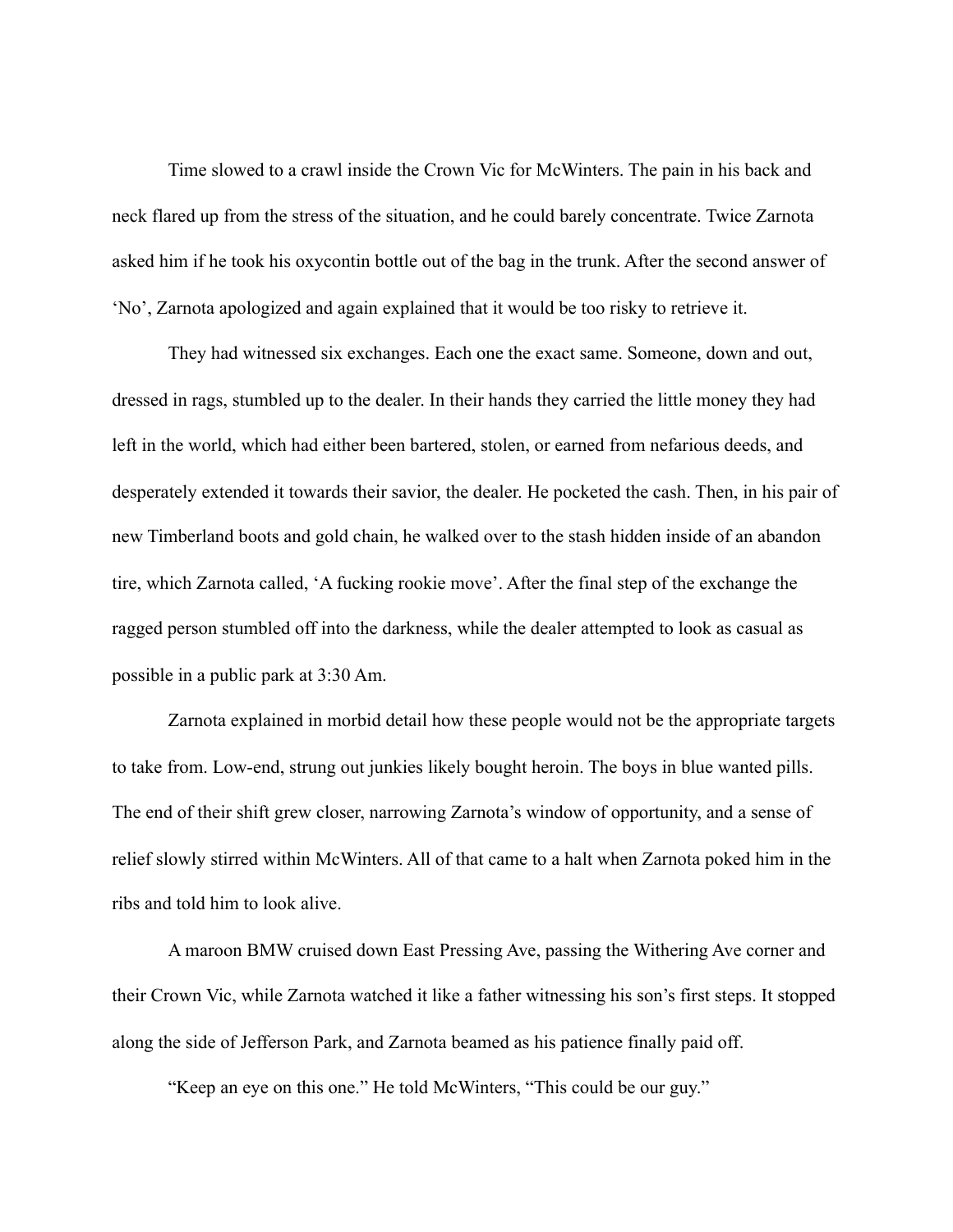McWinters watched as the dealer went right to the abandon tire then to the driver side of the BMW. The driver never exited. Within a matter of seconds it pulled away and the dealer went back to his normal position.

 "Time to ride." Zarnota cried out. He started the engine, but kept the lights off until he drove past the dealer. They caught up with the BMW at the next corner and began a tail as it turned onto the first available on-ramp leading out of the city. A quarter mile down the virtually empty thru-way Zarnota flipped the switch for the Crown Vic's lights. A sea of red and blue circled from the dashboard and splattered the four lane highway. The BMW knew exactly what to do, and both cars slowed to a stop.

 "No, no." Zarnota snapped at McWinters, "Do not enter any information about this stop. Understand?"

 The cold stare from Zarnota cut through McWinters, who slowly closed the car's computer.

 "This is off the record. One-hundred percent off the record. Now, in one and a half minutes exactly, I need you to walk up the other side of his car. Shine your flashlight in the backseat, in his face, and sound mean." Zarnota explained McWinters unwitting role before he himself exited the cruiser and approached the driver's side of the BMW.

 Zarnota's flashlight shone through the back windshield, illuminated the leather seats, and then he used the head to tap on the rolled up driver's window. A light buzz sounded and the window lowered. Zarnota put his right hand on the roof of the car and lowered himself to the window's level with the light pointed directly in the driver's eyes, forcing the sunken and pale white face to recoil.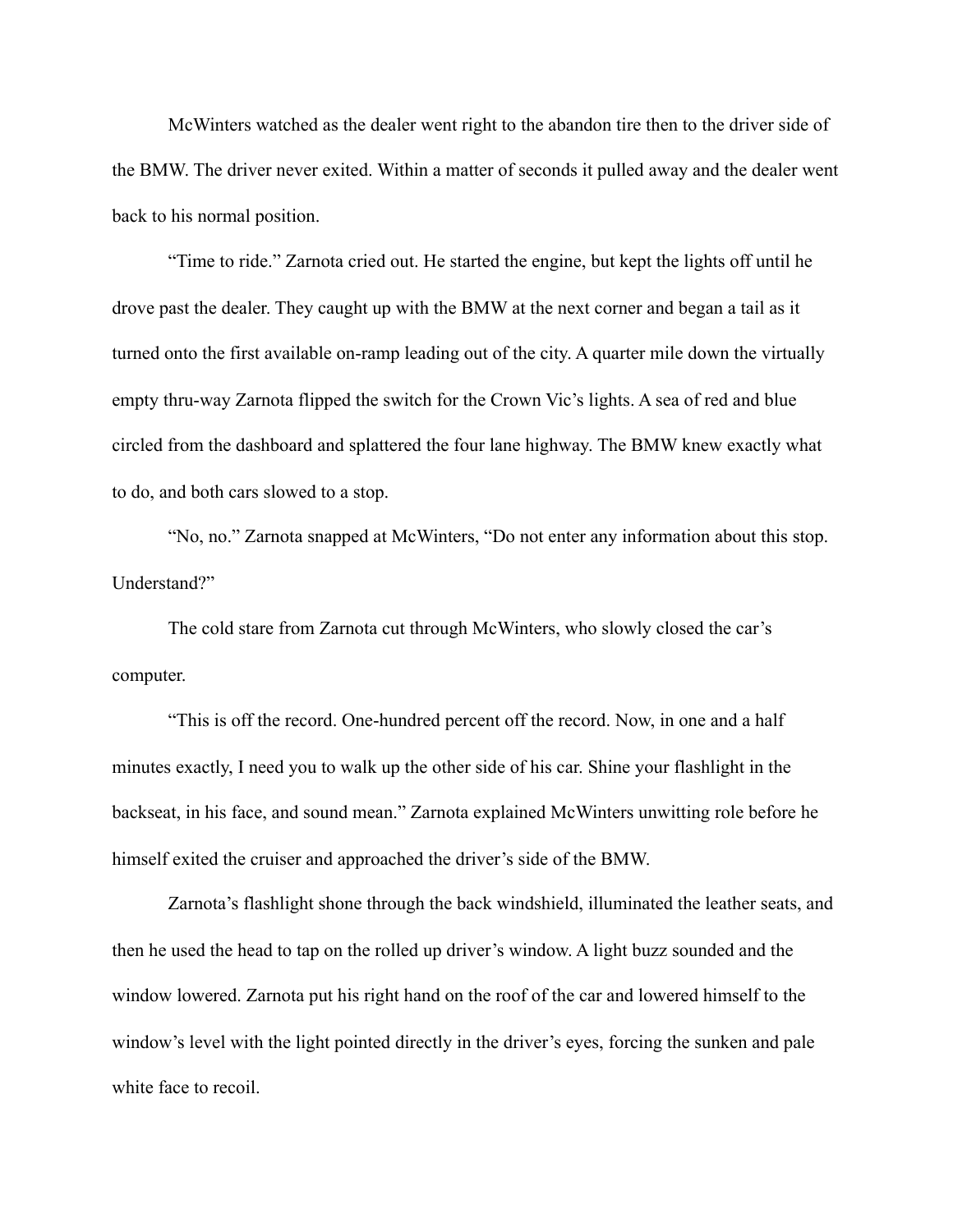"Do you know why- whew!" Zarnota pulled his head away from the window, "That is some strong gin you've been sipping on this evening. License and registration." The stiff scent of alcohol poured out of the car and raced up Zarnota's nostrils. When he lowered his head back down he noticed the driver, who's license read 'Dringer, A. Marc', had bloodshot eyes and sweat seeping from under his black once slicked back hair.

 "I'm going to be honest, you're fucked buddy." Zarnota leveled with the man, who desperately avoided eye contact. "My partner and I saw you at Jefferson Park. We tailed you, and it's our lucky day because we get to add drunk driving to your drug charge. Two felonies in one night."

"I didn't buy any drugs!" The driver proclaimed in an attempt to save himself.

 "Bullshit. That is straight bullshit." Zarnota's tone turned dramatically dark and direct. "I know you picked up from that little shit in Jefferson Park. I saw you, so do not deny it or I will lock you in a cell myself. Fucking test me, mother fucker!" A loud thud echoed in the car after Zarnota drove his point home with a wallop on the roof.

 The driver sat still like a school boy scolded by a nun, temperamental about an impending blow. One and a half minutes had elapsed. McWinters climbed out of the Crown Vic, flashlight drawn.

"Give them to me." Zarnota ordered.

 "Wha-what?" The driver stammered, confused and disoriented from McWinters flashlight now in his face.

"The drugs you bought at Jefferson Park. Give them to me right now or I swear to god,"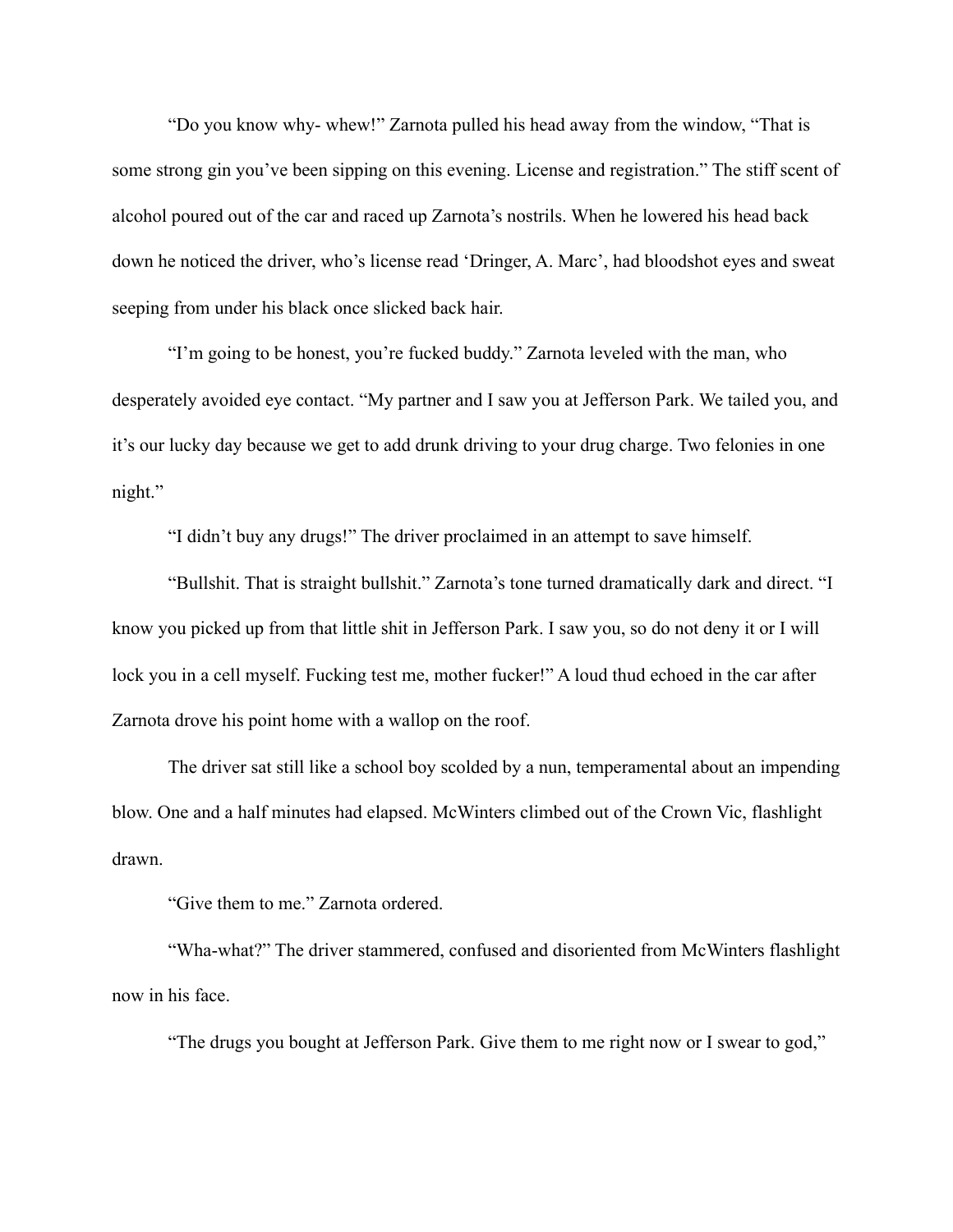The driver, on the verge of tears or a panic attack unlocked his glove compartment, pulled out a tin container once used for breath mints and handed it out the window to Zarnota.

 "The fuck are these?" Zarnota opened the tin and used his finger to root around the pills. "These aren't oxycontin. What are these?"

 The driver began to weep openly. "Please. I have a family, and my firm can't know about this. Please."

 "That is up to you. That is purely on your shoulders right now. Tell me, what the fuck did you buy from the kid in Jefferson Park?"

"They're…they're…oh god, forgive me."

 "This is your last fucking chance!" Zarnota slammed his fist again. Both the driver and McWinters jumped.

 "McWinters, give me your cuffs. Times up you mother fucker. Get the fuck out of the car." Zarnota reached for the door handle. Locked.

 "No!" The driver wailed. "Ok.Ok. I'll tell you. I bought," His words intermittently broken up by huge sobs as he saw his life engulfed in flames, "They're rohypnol. I bought roophies. Just kill me. Oh god, kill me. Please."

 Zarnota stood up, looked across the BMW's roof towards McWinters, and identified with his expression of utter surprise. Marc A. Dringer's moans and pleas to be put out of his misery filled the placid Atlanta night air on the side of the thruway. Time rapidly ticked by for Zarnota as he tried to think of what to do next. McWinters motioned back towards the Crown Vic, and silently wished to end the abusive charade.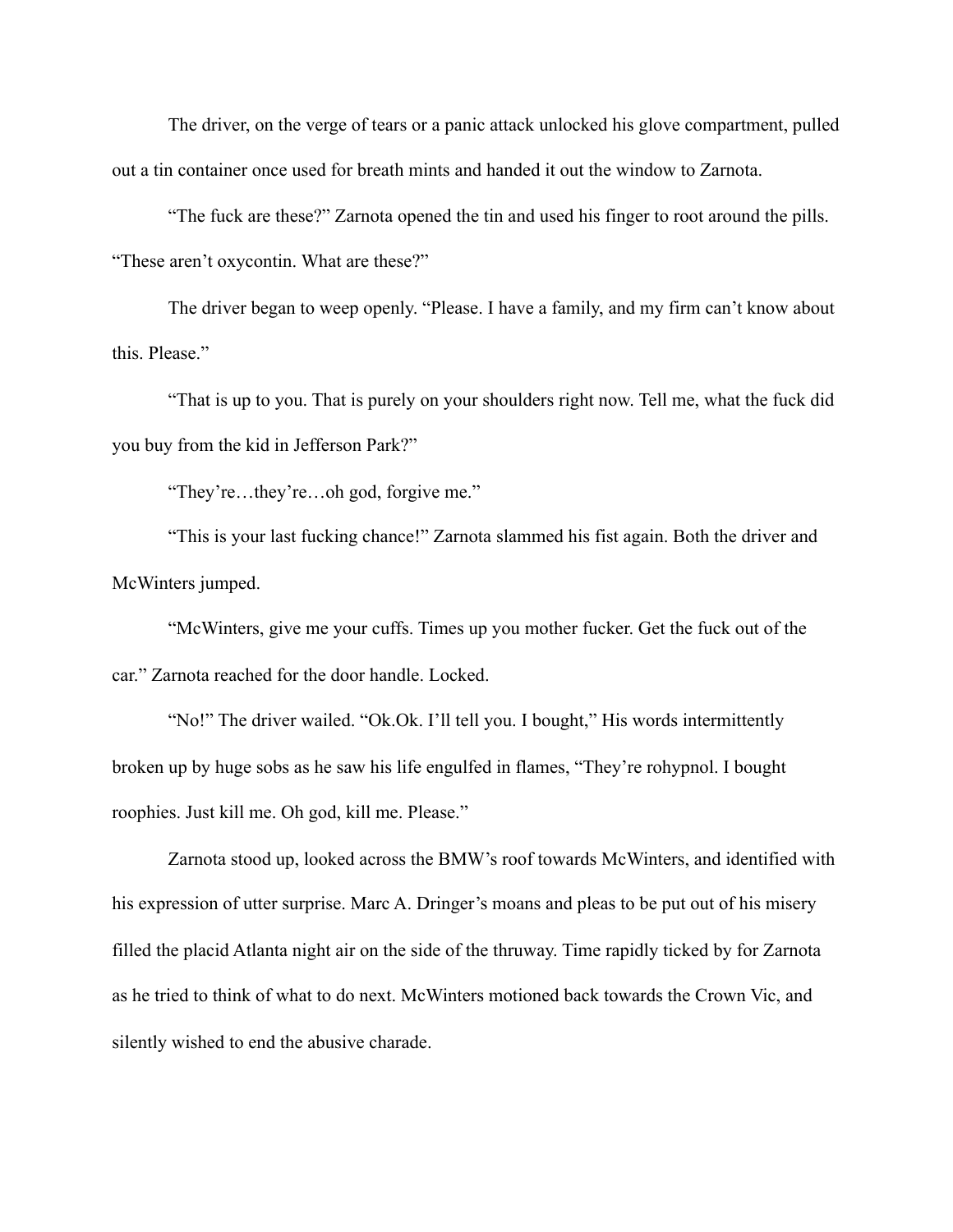"Ok, mother fucker," Zarnota leaned down to the window after an idea popped into his head, "You're going to do a favor for us or we book you right now for attempted rape and take bets with other officers for how long you'll last. My money's on you'll be dead before dawn."

 The sickly face of Marc A. Dringer, gaunt cheek bones and shallow eye sockets, turned up towards Zarnota, who now knew he had him in the palm of his hand.

 The young man in fresh Timberland boots and a gold chain around his neck stared fixedly into his phone. The fluorescent light from the screen, the only light in the otherwise barren Jefferson Park, lit up his face.

**~**

 "Ah, mother fucker," he snapped, unable to level up in Candy Crush. Then he noticed a pair of headlights approach. He reverted back to his cautious stance, and grew even more so when he realized the headlights belonged to a familiar maroon BMW.

 The car parked. The engine shut off and the lights died along with it. The driver, Marc A. Dringer, exited. A mixture of defeat and helplessness surrounded Dringer as he approached the young dealer.

 Across the street, assumed in their previous position, McWinters, with the oncoming of another migraine, and Zarnota, desperate for the prescription opiate, watched and waited inside the Crown Vic. The engine idling, headlights off.

"The fuck brings you back?" The dealer asked, cautious and reserved.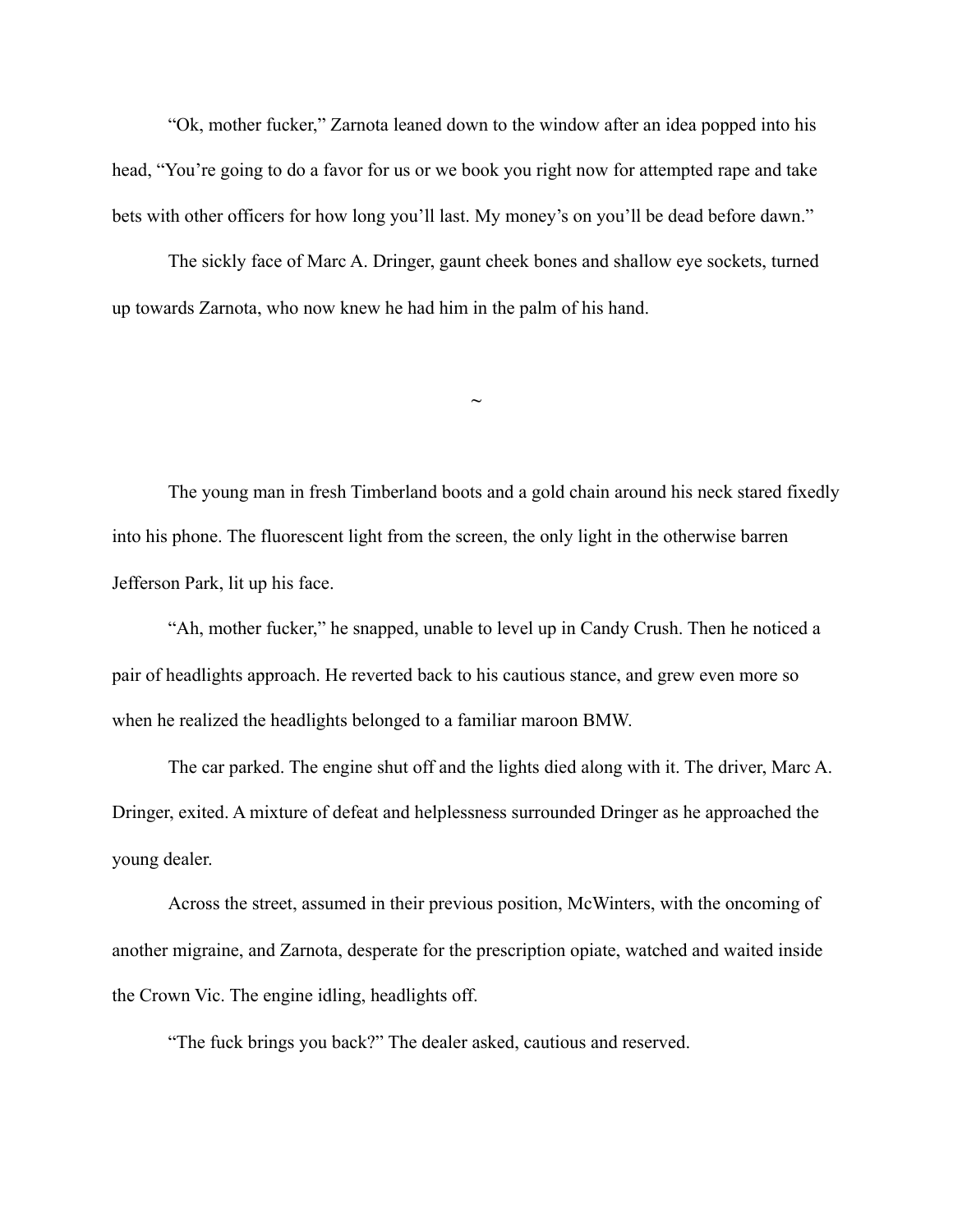"I…I need more." Dringer stammered. He tripped over his words and feet as he approached.

 "Fuck you," The dealer said with authority, "That shit is hard enough to come by. I filled yo' special request, the fuck makes you think I got more. You the only mother fucker out here askin' for it."

 "No, I need more of other stuff." He wiped snot away from his nose. "Oxys. I need as much oxys as this will get me."

 The dealer looked at the wad of cash Dringer extended towards him. A skill that his uncle drove into him with the buckle end of a leather belt had been the ability to make a rough estimate of loose cash. If all the bills in his hand are marked twenty or higher then that meant Dringer had brought nearly four hundred dollars.

"The fuck you need oxys for, old man?" The dealer asked.

 "I…I need them for a friend," Dringer tried to be as honest as possible before attempting to correct himself, "…and for myself. They're going to be for both of us. My friend and myself."

 The correction only served to add to the dealers suspicion. The money in Dringers hand slowly lost its allure, and the dealer began to pick up on red flags. He noticed sweat trickle down Dringer's forehead and pool in the corner of his eye sockets. The hand that held the cash shook with a life of its own. Dringer's usual demeanor of calm and cool seemed to have been uprooted. The dealer made a judgment call.

 "Nah, man." He waived his hand towards Dringer as though he swatted a fly, "Get the fuck outta here with that."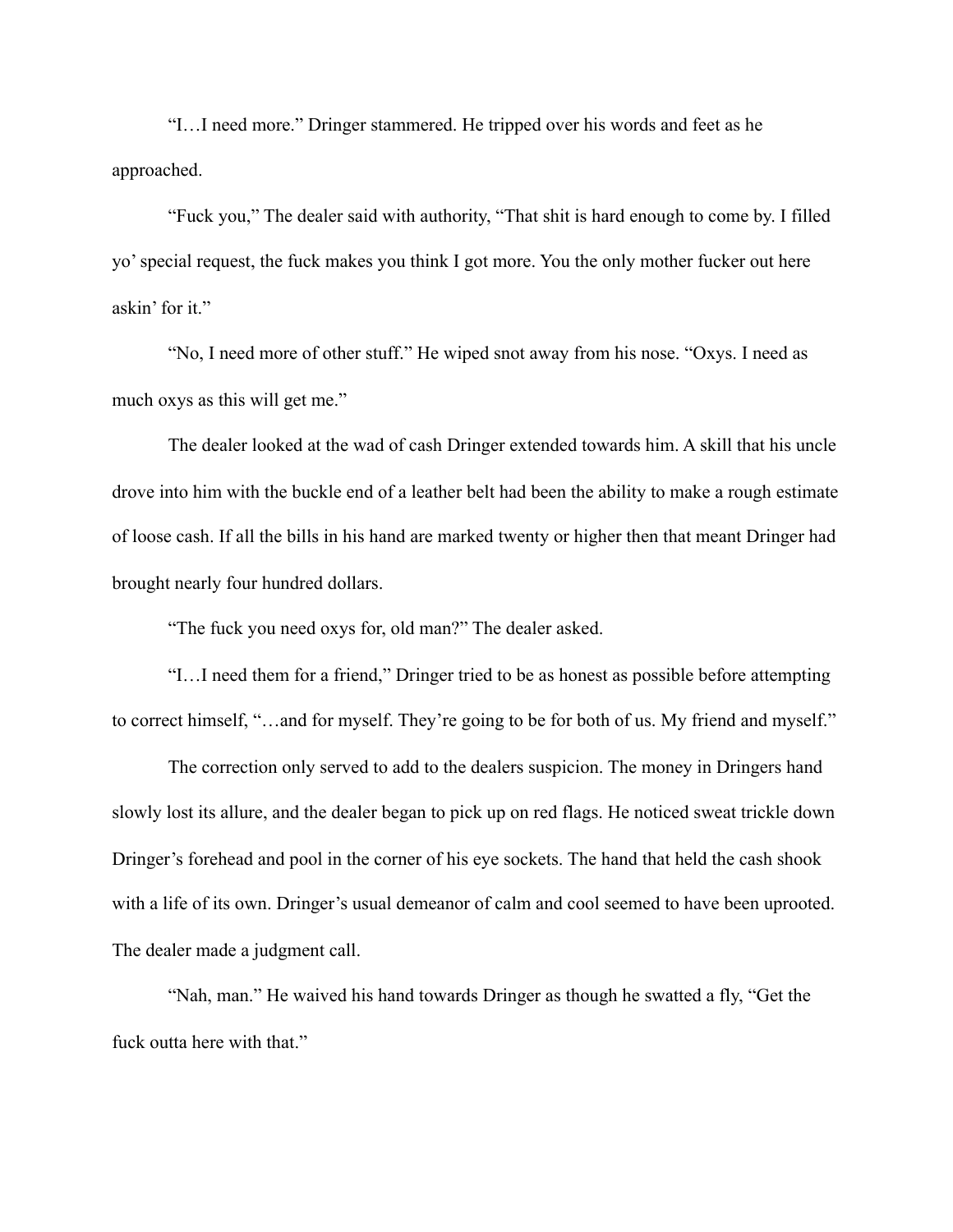"Please. Please. I need them. I'll give you all of this." Dringer took three more steps towards the dealer. The space between them reduced to a matter of inches. "I need the oxys."

 "…And I said you ain't gettin' shit, mother fucker." The dealer declared and made breathing room between he and Dringer.

"Fuck," Zarnota said aloud as he watched the unraveling, "Fuck me. Fuck!"

"Do we go in?" McWinters asked.

"Not yet." Zarnota answered, with his eyes locked on the two men in the park.

 "Here's," Dringer held the money out in front of him like a holy offering and began to count to the exact dollar, "Here's four-hundred and fifty-five dollars. Take it, all of it. I just need some oxys."

 The dealers estimate had been close. He thought back for a moment. On every other occasion, three in total, the old white man made it clear that he wanted Rohypnol. Nothing else. Why the sudden change of heart? An uneasy feeling about the situation slid into the dealer's gut. He always trusted his gut.

 "You don't like oxys. I knew it's a mistake gettin' involved wit your white ass. Shit. Think you can fuck with us niggas cuz you got money." The dealer turned his back on Dringer.

"I NEED them." Dringer begged, lunged forward, and grabbed the dealer by the shoulder.

 The dealer spun around and immediately planted his fist in Dringer's nose. A quick jab to let him know that he now tread on dangerous territory made blood drain out of Dringer's nostrils and into his mouth. Wounded, Dringer let out a whimper and fell to his knees. His hands immediately shot up to his face, and the cash, clenched into his palm by his thumb, soaked up blood.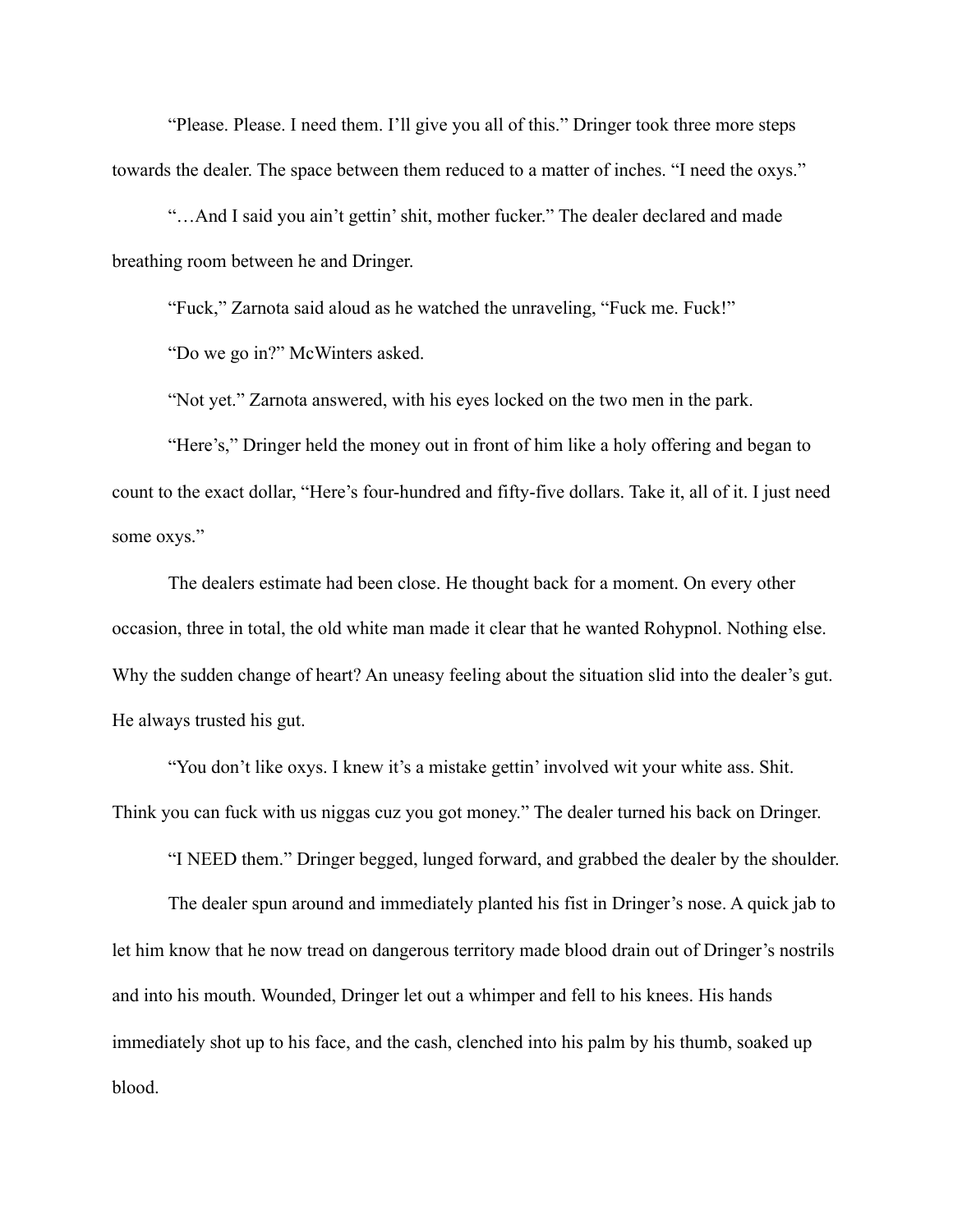"Jesus christ." Zarnota snapped.

"We have to intervene." McWinters pleaded.

"No!" Zarnota's voice raised.

 "We have to at least call him back." The pain in McWinters skull now made it difficult to speak.

"I said no!"

 The dealer watched Dringer squirm. "I ain't gonna fuck wit you no more. Test me again and you see what the fuck gon' happen." Rage seethed through the dealer's clenched jaw. Part of him wished for Dringer to persist just so he would have a target to unload his anger upon.

 Dringer obliged the secret wish. He crawled on his hands and knees towards the dealer. "You don't understand," He sobbed. "My life…my life depends on these."

 The dealer stood resolute. Tired that his warnings had been ignored, he reached for the 9mm pistol tucked in the back of his waist band and waited. Blood spilled onto the dealer's new Timberland boots as Dringer crawled and prayed at the dealers feet. He pulled the pistol out and brought the handle down hard on the back of Dringer's head.

 "I jus' fuckin' got these, and you gon' spit blood on 'em," The dealer screamed, "Get the fuck out or the next one is a bullet in the back of your head."

 "That's it," McWinters caved, "I'm calling it in. Assault. It's in our district, and we can say we drove up while it's in process."

Zarnota's hand clamped McWinters' forearm, overpowering the officer.

 "Listen to a god damn word I say," Zarnota seethed, "It's my call and we are goin' to wait it out."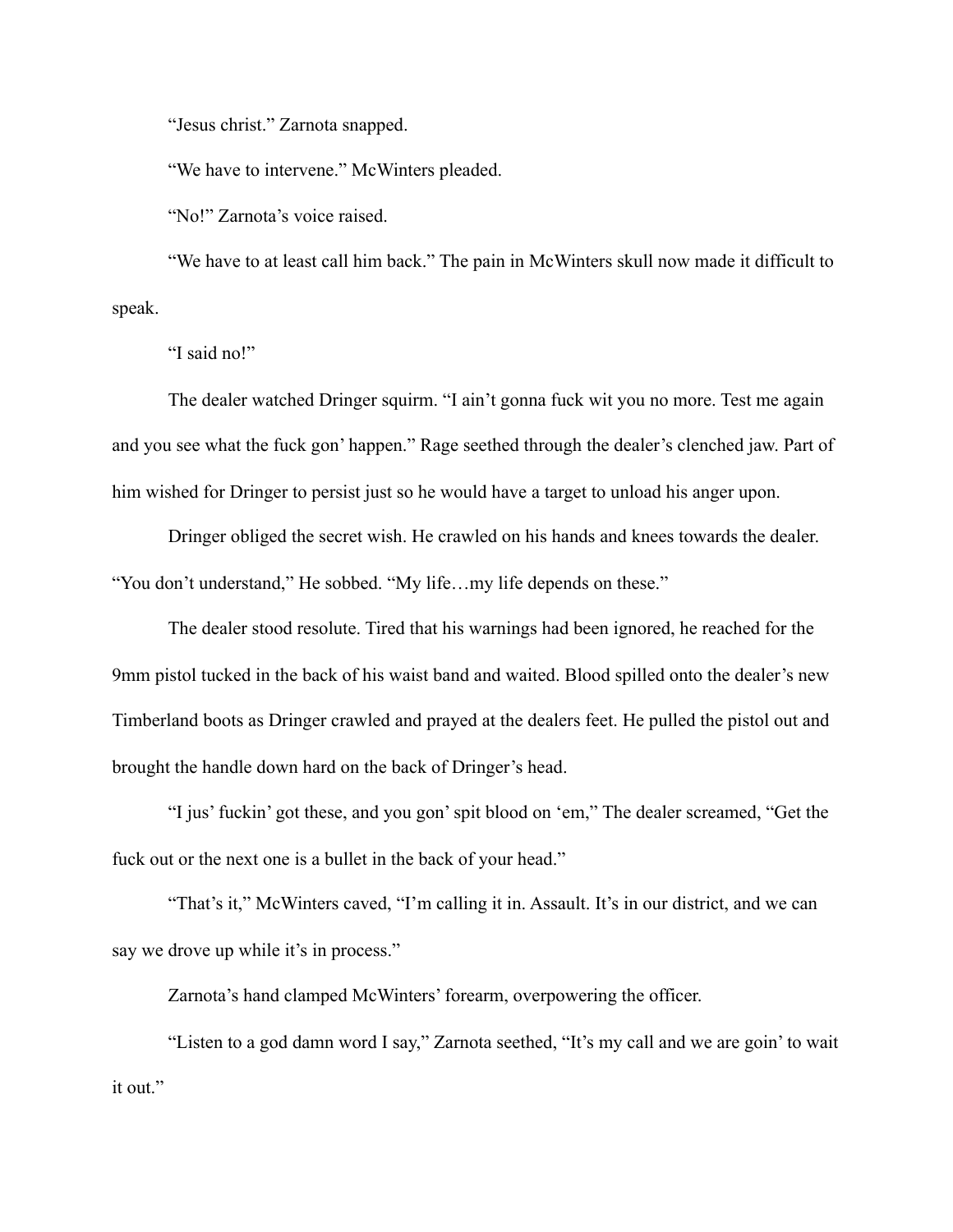"He's going to get himself killed."

"He died long before he pulled up here tonight."

 Zarnota released his death grip. Red marks, early signs of bruising, already reached around McWinters forearm.

 Motivated by the will to hold in place the remnants of his slowly shattering life, or the promise that it would soon come to an end, Dringer rose to his knees. The dealer, disgusted, spit at Dringer's face when he saw the blood covered lips and chin. He felt no difference between shooting him or squashing a cockroach that scurried across the kitchen floor.

 "I…need…help." Dringer said softly and fell forwards. His hand reached out and planted the blood soaked cash in the dealer's chest.

 "No one gon' help you." The dealer promised. "You workin' for the boys in blue, ain't you."

Bang.

 A single gunshot echoed through Jefferson Park, and the bullet tore through Dringer's stomach. Motionless, he descended facedown towards the earth, leaving the dealer momentarily standing with a broken gold chain and blood stained t-shirt before fleeing under the cover of darkness.

"No! No! No!" McWinters screamed in agony and despair.

 Without missing a beat, Zarnota popped the Crown Vic into reverse, kept the headlights off, and raced backwards down Withering Ave.

"What? No, go back. He's shot!" McWinters pleaded, attempting to open the car door.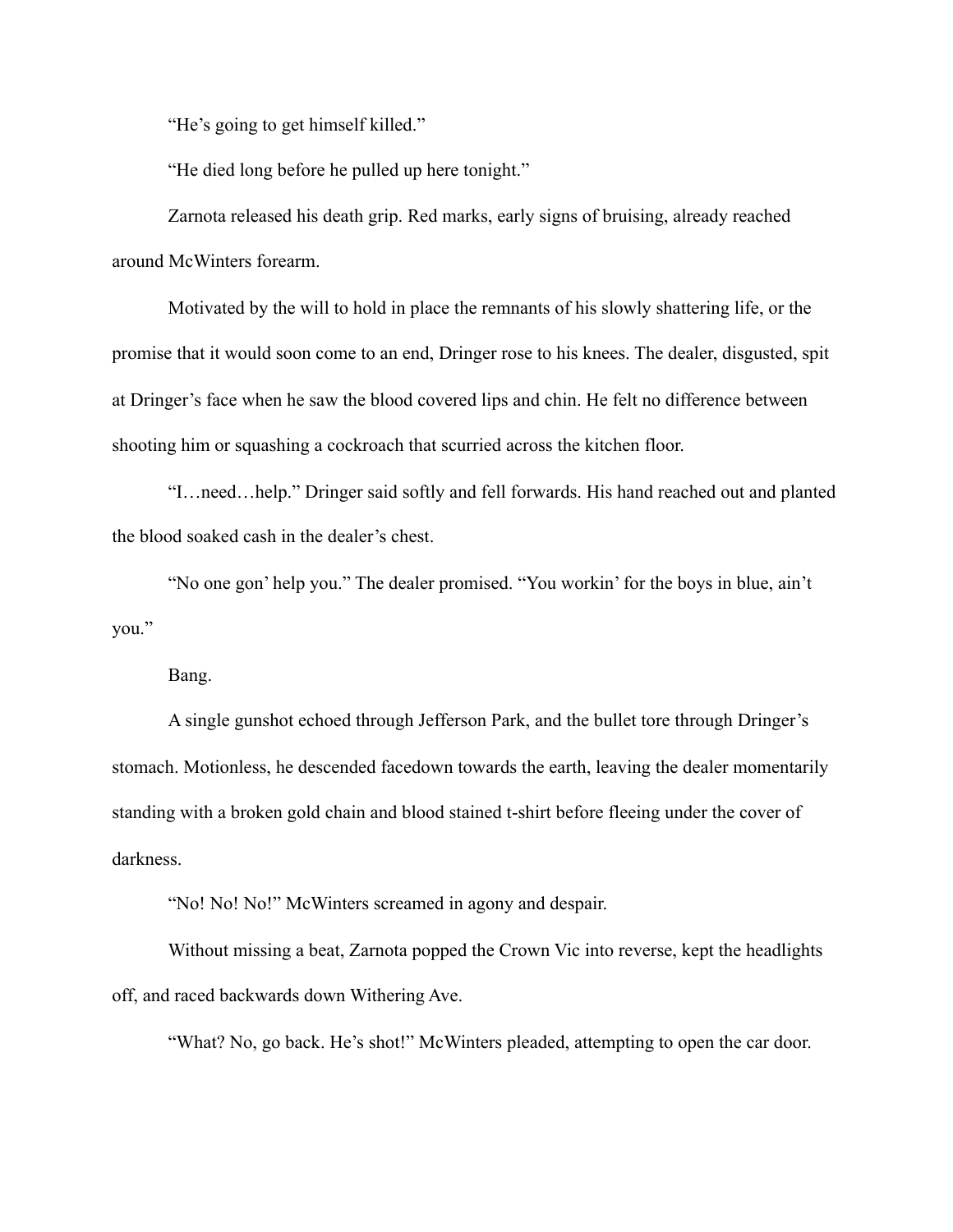Zarnota, turned and looking over his right shoulder, concentrated on the street through the back windshield. The car made it to the corner, and in one fluent motion the front end spun around one-hundred and eighty degrees. The engine roared as it raced up the block, away from the shooting.

 "Get on the radio," Zarnota could barely catch his breath, "Get on the radio, tell them we were on patrol in B-District and we heard what may be gunfire."

 A piercing tone sliced right through McWinters' skull. Fumbling for the radio, nearly blind and deaf, he tried to rationalize the situation in his own mind.

"Do it!" Zarnota shrieked.

 McWinters obeyed the order, and he radioed to dispatch about a possible shooting in the B-District of Atlanta. Dispatch relayed the transmission out to other units, and within fifteen minutes three police cars, including the Crown Vic, descended upon Jefferson Park, the maroon BMW, and Marc A. Dringer's lifeless body. They spanned out across the neighborhood in the early hours of the morning in search of witnesses, evidence, and a murder weapon.

 Most residents did not answer their doors for the police. The ones who did truthfully claimed that they had been asleep and thought they heard a gunshot but could not be certain. No murder weapon turned up. The stash of drugs had been found inside the old tire, and from their a theory gently fell into place. On the official report, co-written by Zarnota and Mcwinters, Marc A. Dringer had driven himself to Jefferson Park in the early morning hours to purchase drugs. A struggle ensued. A single 9mm round entered his stomach and he bled to death within a matter of five to ten minutes. They had zero suspects, and the case had been filed with the rest of Atlanta's unsolved murders.